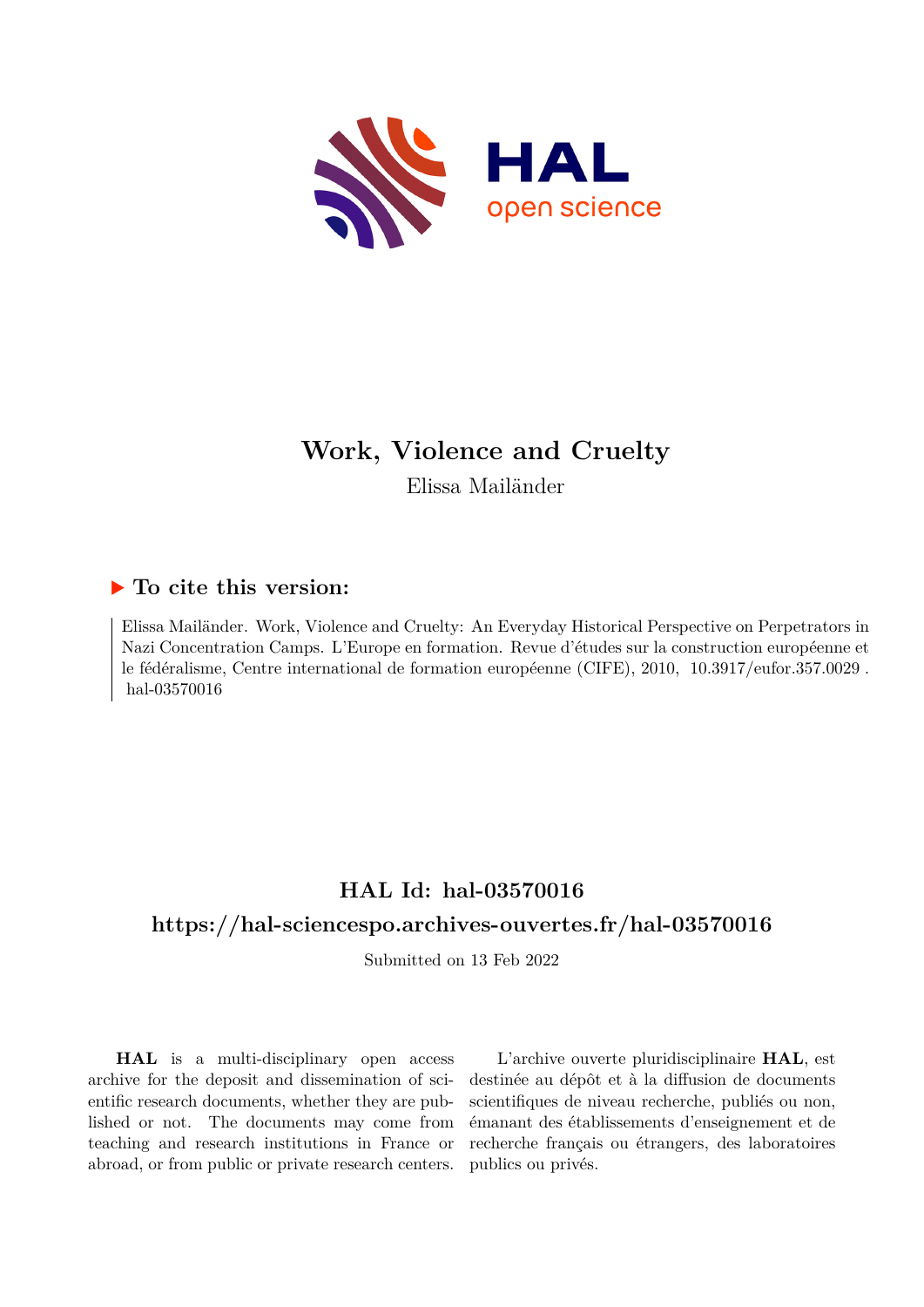## *Work, Violence and Cruelty An Everyday Historical Perspective on Perpetrators in Nazi Concentration Camps*

### Elissa Mailänder Koslov

*Elissa Mailänder Koslov earned her Ph.D. in Historical Anthropology and Cultural History at the École des Hautes Études en sciences sociales (EHESS) in Paris and the University of Erfurt. She is a lecturer at the EHESS and works at the Centre interdisciplinaire d'études et de recherches sur l'Allemagne (CIERA) in Paris.*

*In her recently published Ph.D. research project «Workaday Violence: Female Guards at Lublin-Majdanek (1942-1944)» she examines the structures, mechanisms and dynamics of*  violence in this concentration and extermination camp. This study reconstructs the personal *trajectories of twenty-eight female guards and analyzes the social composition of the guard corps*  with a crossed perspective on the male camp guards, thereby filling a gap in the historical record *in regard to Nazi female perpetrators.*

#### **Introduction: Facing concentration camp violence1**

In her testimony, the French ethnologist Germaine Tillion reported a scene that a close friend of hers had secretly observed through a crack in the wooden floor in the prison section of the Ravensbrück concentration camp. Called the "Bunker," the SS-Aufseherinnen in charge used this room to carry out official corporal punishment (*körperliche Züchtigung*). For women, the Ravensbrück camp regulation prescribed five to twenty-five blows on the naked backside and the thighs.<sup>2</sup> In practice the responsible female guards gave fifty, sometimes seventy-five, which for the inmate meant certain death. After one of these beatings Tillion's incarcerated friend ventured to peep through the hatch and had a chance to see the assistant chief guard, Dorothea Binz, in action.

<sup>1.</sup> While I bear full responsibility for the contents of this article, I would like to thank Michaela Christ, Christian Gudehus, Sebastian Jobs, Regina Mühlhäuser, Steven F. Sage and Chase Richards for criticisms, discussions and suggestions. Special thanks go to Andrew Stuart Bergerson for his constructive criticisms and inspiring discussions.

<sup>2.</sup> Dienstvorschrift für das Fr. K. L. Ravensbrück (Lagerordnung Ravensbrück), National Archives and Records Administration (NARA), RG 549, 000-50-11 Box 522, Folder #3, p. 42. This camp regulation served as a model for alle the other camps with female inmates.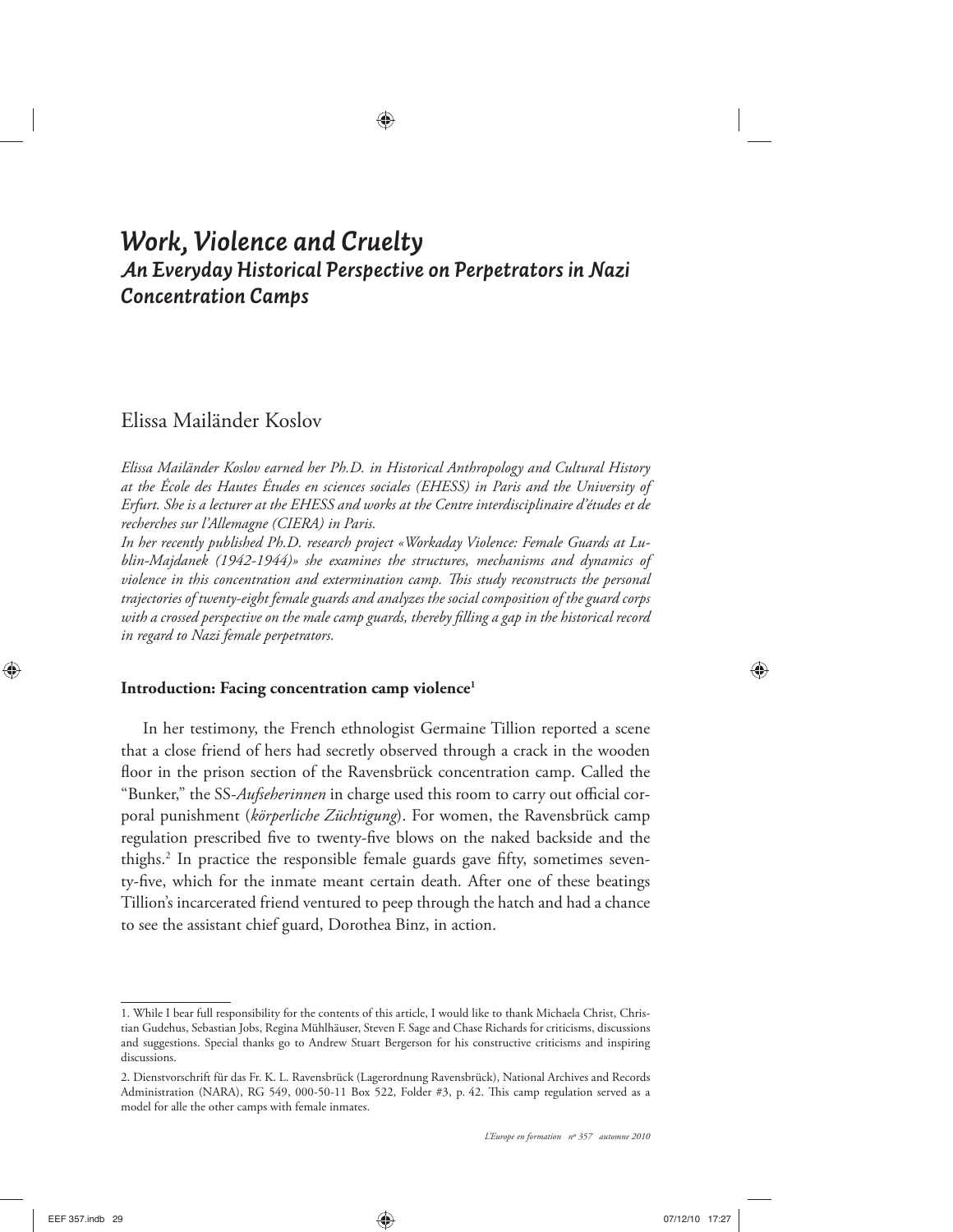The execution of the punishment was already over; the victim lay on the floor, half*naked, with her face on the ground, apparently unconscious, covered with blood from her ankles to her waist. Binz examined her, tread silently on her bloody calves – her heels on one, her tiptoes on the other – starting to sway back and forth by shifting her*  body weight. The woman was maybe dead, in any case had passed out solidly, because *she had no reaction at all. After a while, Binz walked away, her two boots covered with blood.3*

There is some debate among scholars whether we should expect this kind of gratuitous violence from the Holocaust. In 2006, a presentation on the topic of physical violence in the Nazi concentration camps at the Centre for Advanced Holocaust Studies elicited a strong statement from a colleague. The violence perpetrated in the camps, he argued, is self-evident and therefore requires no further explanation. Indeed, many theoretical and historical studies on the concentration and extermination camps understand the perpetration of violence merely as a "logical" consequence of Nazi ideology and policies. Such studies scrutinize the political, economic and cultural background of the establishment and evolution of the camp system, posing structural and organisational questions. The voluminous research on Nazi concentration and extermination camps has rarely broached the issue of violence in depth.<sup>4</sup> This does not detract from the quality of these studies, which is undisputed. I only wish to point out the discrepancy between the mention of terms such as "violence" and "terror", and the lack of inquiry into this phenomenon as a question in its own right. Though SS-personnel in the camps perpetrated physical violence on a daily basis, its character, causes, consequences and dynamics are generally not discussed as self-standing topics.

There are some recent exceptions. In the early 1990s Wolfgang Kirstein proposed a historical analysis of violence in concentration camps and Wolfgang Amanski a cultural one.<sup>5</sup> They both showed the importance of the institutional setting as well as of the social dynamics for the understanding of violence. Christian Dürr's philosophical approaches analyze the prisoner's compulsory society through imprisonment (*Zwangsgesellschaft*), concentrating exclusively on the rela-

<sup>3.</sup> Germaine Tillion, *Ravensbrück* (Paris: Seuil, 1988 [1973]) p. 139. Translation EMK.

<sup>4.</sup> Cf. Ulrich Herbert, Karin Orth, Christoph Dieckmann, eds., *Die nationalsozialistischen Konzentrationslager – Entwicklung und Struktur*, 2 vol. (Göttingen: Wallstein, 1997); Wolfgang Benz, Barbara Distel, eds., *Terror ohne System. Die ersten Konzentrationslager im Nationalsozialismus 1933-1935, Geschichte der Konzentrationslager 1933-1945,* vol. 1 (Berlin: Metropol, 2001); Idem, *Herrschaft und Gewalt. Frühe Konzentrationslager 1933- 1939*, vol. 2 (Berlin: Metropol, 2002); Idem, *Instrumentarium der Macht. Frühe Konzentrationslager 1933-1937, Geschichte der Konzentrationslager 1933-1945*. vol. 3 (Berlin: Metropol, 2003); cf. also the book series edited by Benz and Distel, *Der Ort des Terrors. Geschichte der nationalsozialistischen Konzentrationslager. Organisation des Terrors*, vol. 1–7 (Munich: C.H. Beck, 2005-2008). An excellent, new overview of the recent scholarship on concentration camps represents Jane Caplan, Nikolaus Wachsmann, eds., *Concentration Camps in Nazi*  Germany. The New Histories (London: Routledge, 2010).

<sup>5.</sup> Cf. Wolfgang Kirstein, *Das Konzentrationslager als Institution totalen Terrors. Das Beispiel Natzweiler* (Pfaffenweiler: Centaurus-Verlagsgesellschaft, 1992); Gerhard Armanski, *Maschinen des Terrors: das Lager (KZ und GU-LAG) in der Moderne* (Münster: Westfälisches Dampfboot, 1993).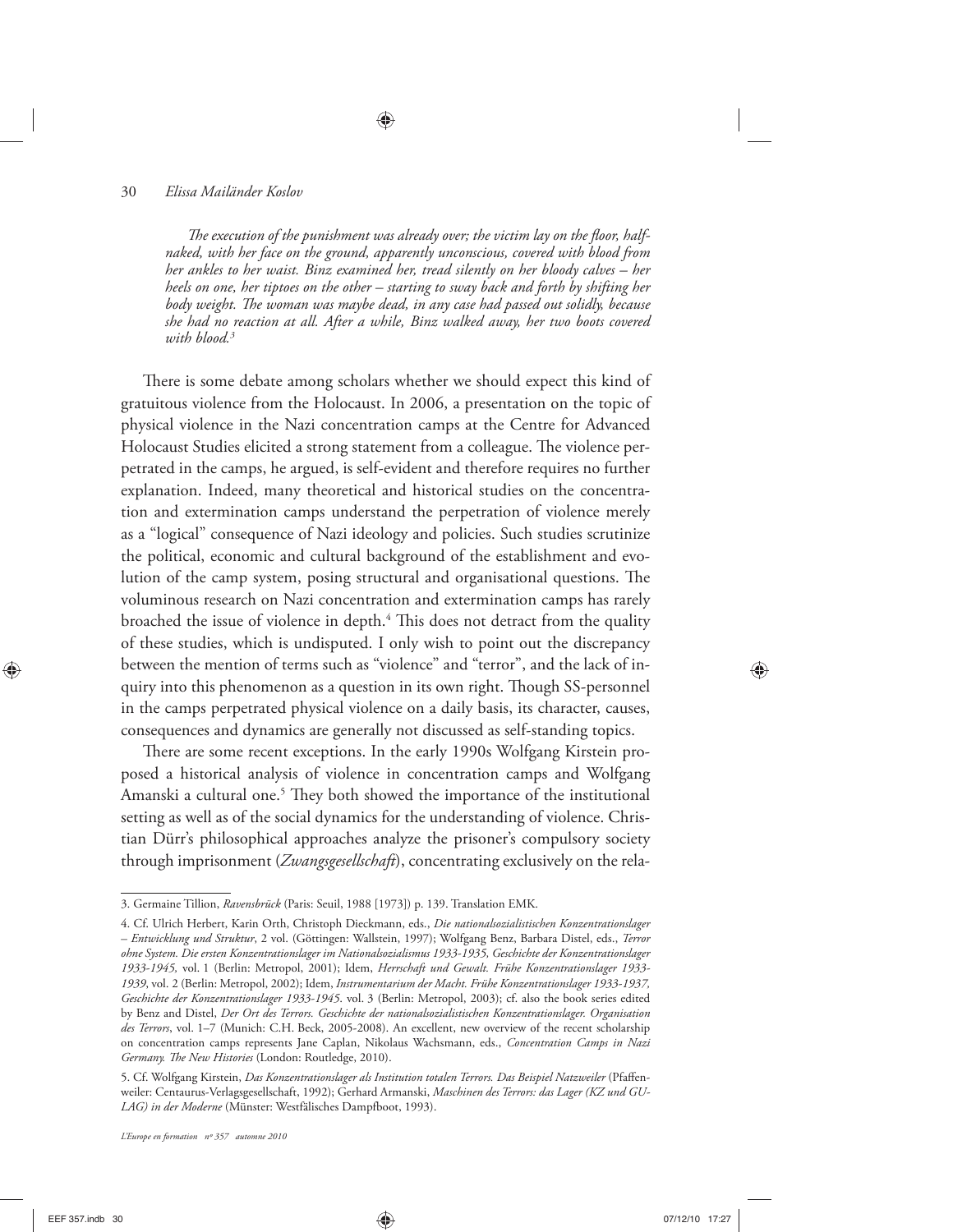tionship between victim and perpetrator.<sup>6</sup> The tremendous violence in the camps may not surprise, because like any total institution – such as prisons, mental hospitals, military camps etc. – concentration camps harbour a great potential for abuse of power and brutality. Also for the German sociologist Wolfgang Sofsky, the violence perpetrated by the SS stemmed not so much from ideological beliefs as the very structure of the camps. They were organised such that power was not confined but, on the contrary, set free and transformed into absolute terror.<sup>7</sup> The flood of regulations and the paramilitary framework of the camps did not singlehandedly instigate coercion, he asserts, but rather defined a margin of maneuverer (*Handlungsraum*). While Sofsky recognizes the social foundations of violence, he rejects the possible impact of individual as well as cultural practices. Like Sofsky, Armanski, Dürr and Kirstein also place primary emphasis on institutional setting. And with the exception of Kirstein, who carries out an empirical study of the camp Natzweiler, their work is concerned with ideal types, dealing with "sample" or "model" camps that, historically speaking, never actually existed.

It is precisely in the specific historical situations of everyday life in actual camps, however, that violence exceeded expectations. Historians are confronted with a significant gap between official guidelines and everyday practices in the Nazi camps in terms of both the quantity and the quality of violence. It compels us to investigate more closely the agency of the perpetrators, framed within a microhistory of social and cultural dynamics in those particular settings. To what extent did the camp personnel on duty "make" *concentrational violence*? What were the inner dynamic and cultural meanings associated with these violent practices? Which purposes did physical violence serve from the perpetrator's perspective? As the French sociologist Jacques Sémelin points out, research on violence requires, above all, that one be interested in the moment of violence itself – in the "violent act."8 Surprisingly, precisely this attention to historical acts of terrorizing is still absent from the scholarship of the camps<sup>9</sup>, with some exceptions. In a recently published article the social psychologist Johannes Lang explores the theoretical and empirical limits of the concept of *dehumanisation*. By analyzing the killer victim interaction, he seeks violence as a play to extend the perpetrator's sense of power over another human being rather then as the aim to efface the victim's hu-

<sup>6.</sup> Christian Dürr, *Jenseits der Disziplin. Eine Analyse der Machtordnung in nationalsozialistischen Konzentrationslagern* (Wien: Passagen Verlag, 2004).

<sup>7.</sup> Wolfgang Sofsky, *Die Ordnung des Terrors: Das Konzentrationslager* (Frankfurt-Main: Fischer, 1993), p. 136.

<sup>8.</sup> Jacques Sémelin, "Introduction: Violences extrêmes: peut-on comprendre?," *Revue internationale des sciences sociales*, 147, 2002, pp. 479–481, p. 481.

<sup>9.</sup> Goldhagen did a first try for the death marches. By now we have more well-founded research on that matter: Cf. Daniel J. Goldhagen's *Hitler's Willing Executioners: Ordinary Germans and the Holocaust* (New York: Knopf, 1996); Daniel Blatman, *Les marches de la mort. La dernière étape du génocide nazi, été 1944 – printemps 1945*, (Paris: Fayard, 2009).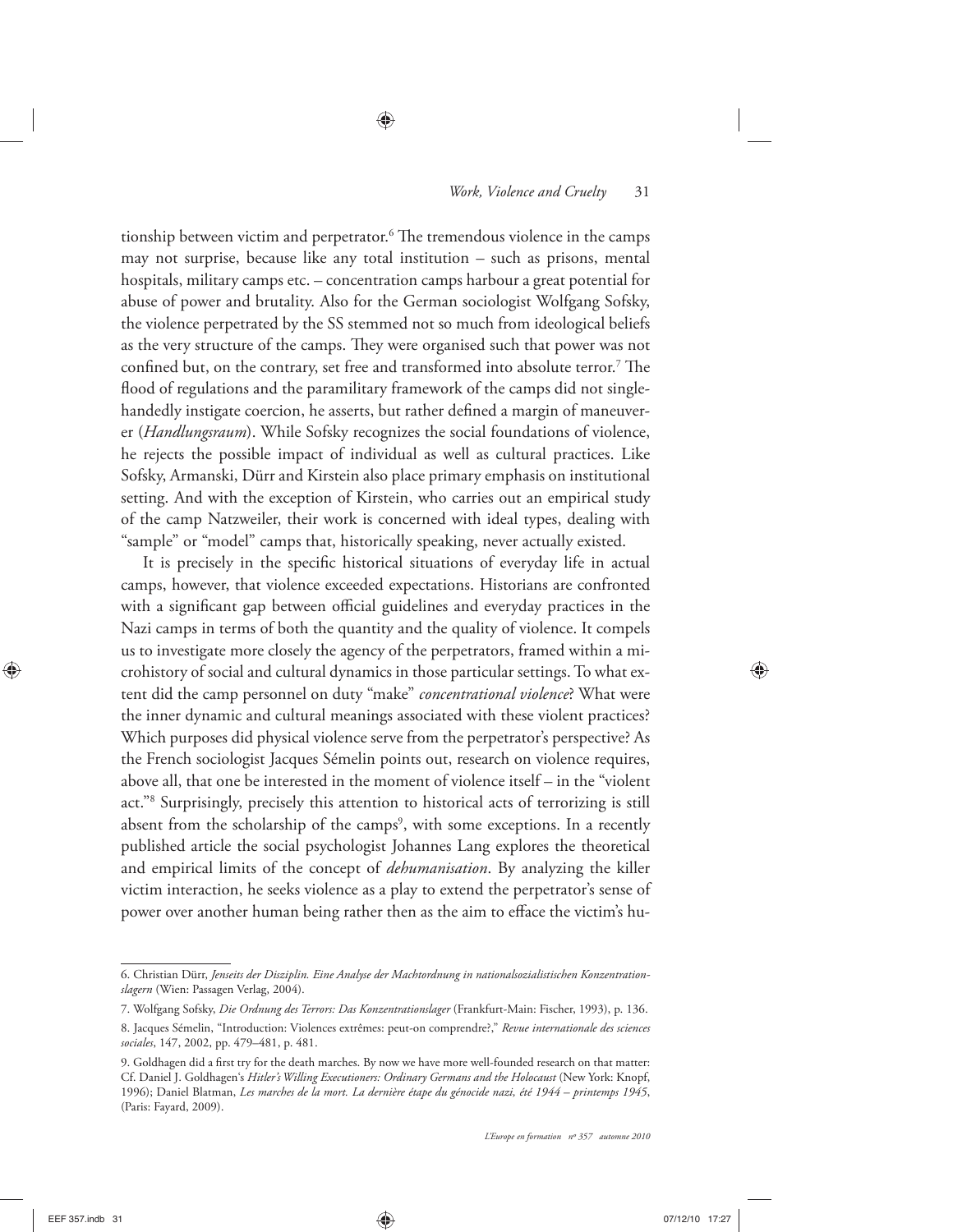man appearance. And it is precisely the *human* and intersubjective quality of the interaction that provides the violence with much of its meaning.<sup>10</sup>

Physical violence is of course experienced physically; it is exercised directly on human bodies or on objects. It comprises a large spectrum of actions and experiences and ranges from a threatening gesture, to actual injury, and finally to killing. As the German scholar Jan Philipp Reemtsma puts it, "Violence is action and violence is suffering."<sup>11</sup> For those who endured it in the Nazi concentration camps, violence caused pain and fear. For those who exercised and performed it, violence brought a feeling of power and, in many cases, lust.12

This paper will frame the study of individual violent acts on the part of the SS guards in terms of the everyday culture and society of the concentration camp. Following Alf Lüdtke, the benefit of focusing on everyday life, as both an analytical concept and methodological approach, is that it allows the historian to reconstruct human experiences and social practices. By centering on the actions of everyday, ordinary people, the history of everyday life allows the historian to observe the process by which individuals appropriate norms, discourses and practices in order to array themselves as subjects in wider sociopolitical landscapes.<sup>13</sup> *Alltagsgeschichte* is thus ideally suited for the problem at hand: for we will be able to make sense of concentrational violence only if we understand its situational function for its perpetrator: the simple camp guards.<sup>14</sup>

Methodologically, the aim of *Alltagsgeschichte* is to gain some insight into the experience of everyday life by triangulation, as it were, on the basis of the different types of sources available to us. From the first-person testimony of guards or survivors, we get mostly self-representations and – presentations. With the aid of photographs and documentary evidence, we can reconstruct the materiality of living and working conditions, the organisation of space and time, hygiene and nutrition, and so on. With reports by SS officers or simple guards we can trace

<sup>10.</sup> Johannes Lang, "Questioning Dehumanization: Intersubjective Dimensions of Violence in the Nazi Concentration and Death Camps", in: *Holocaust and Genocide Studies* 24, no. 2 (Fall 2010), pp. 225–246.

<sup>11.</sup> Jan Philipp Reemtsma, *Vertrauen und Gewalt. Versuch über eine besondere Konstellation der Moderne* (Hamburg: Hamburger Edition, 2008), p. 124.

<sup>12.</sup> Alf Lüdtke, "War as work. Aspects of Soldering in twentieth-century Wars", in Alf Lüdtke, Bernd Weisbrod, eds., *No Man's Land of Violence. Extreme Wars in the twentieth century* (Göttingen: Wallstein, 2006), pp. 127– 151; Joanna Bourke, *An Intimate History of Killing: Face-to-Face Killing in twentieth century Warfare* (New York: Basic Books, 1999); Elaine Scarry, *The body in pain: the making and unmaking of the world* (New York: Oxford University Press, 1985).

<sup>13.</sup> The concept of appropriation implies a versatile, formative, and sensual interpretation of social norms, discourses, practices and coercions by the agents. Cf. Alf Lüdtke, "Introduction: What Is the History of Everyday Life and Who Are Its Practitioners?," in idem, *The history of everyday life: reconstructing historical experiences and ways of life* (Princeton, N.J.: Princeton University Press, 1995 [German 1989]), pp. 3–40.

<sup>14.</sup> Cf. "Everyday life in Nazi Germany. A Forum" moderated by Andrew Stuart Bergerson (University of Missouri-Kansas City), panelists: Elissa Mailänder Koslov (Kulturwissenschaftliches Institut Essen), Gideon Reuveni (University of Melbourne), Paul Steege (Villanova University), and Dennis Sweeney (University of Alberta), *German History,* 27 (2009) 4, pp. 560–579.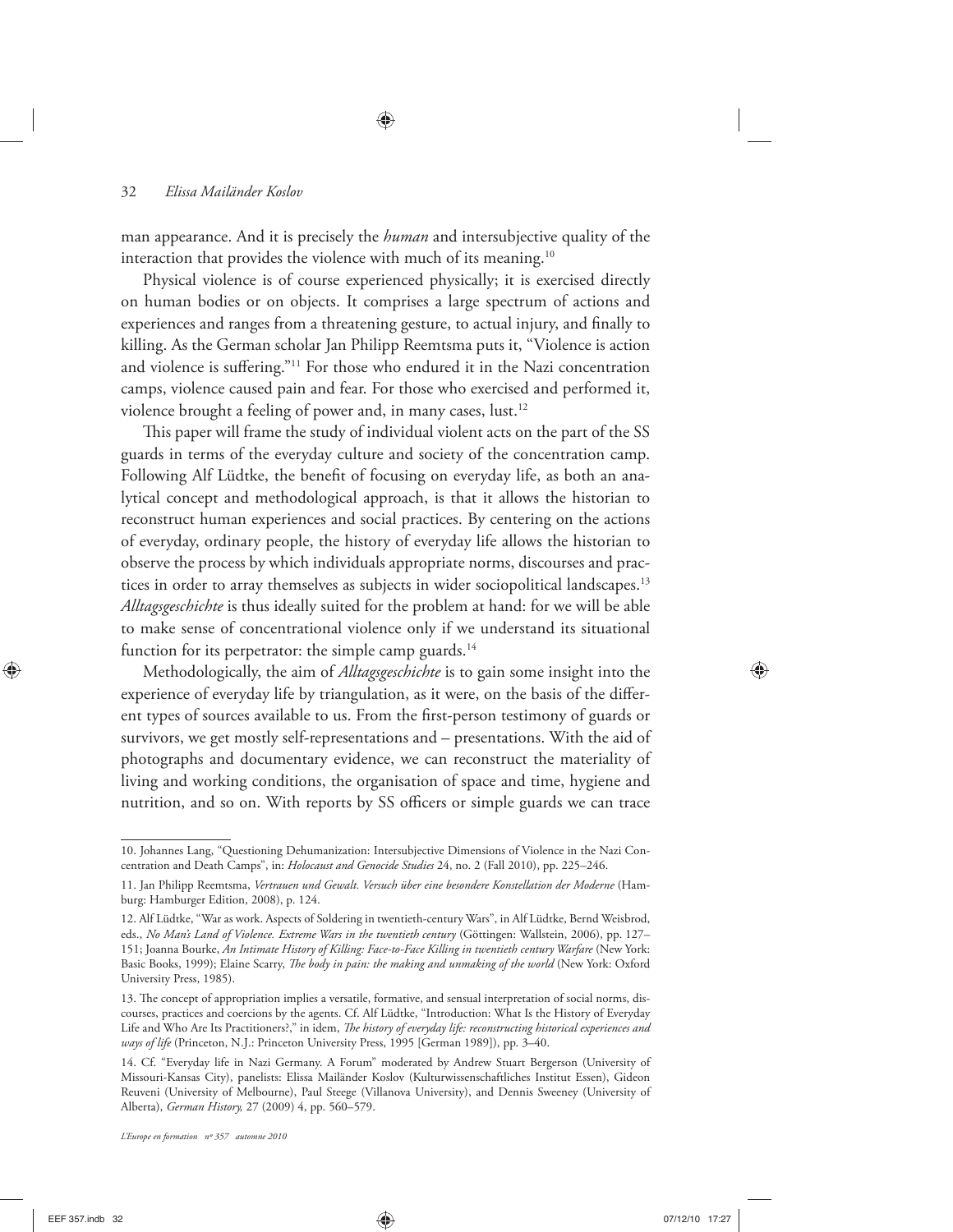often quite raucous interpersonal interactions in the workplace as well as relations between the sexes. Foregrounded are the conditions of housing, clothing and eating habits of the camp personal, their quarrels and cooperation, their expectations, anxieties and hopes for the future.

Yet the experience of genocide and violence for perpetrators as well as for victims is challenging to reconstruct, since we have very limited testimonies of personal experience. For the victims, "experience" in this context must be understood as survival first and foremost, even before we can begin to determine the many forms of suffering, surveillance, and of course dying that characterised everyday life under the SS. As for the camp guards, it is very difficult to get at their experiences of violence. The only moments they spoke – were forced to speak – about their camp experience was in the context of post-war trials, at which point, whenever it came to the question of violence, they wrapped themselves in silence or engaged an "exculpatory discourse". Since the testimonies on violence from the perpetrator's side are fragmentary, survivor testimony is precious, especially coming from those who worked close to the SS and had so to speak a role as "participant observers." With their descriptions we can certainly obtain insight into practices of violence. However, to take into account only the experience of the victims – as camp research usually does – is a one-way street. Violence cannot be understood exclusively from the perspective of its target but must also be analyzed from the perspective of its executors.

Historians thus get only glimpses of these experiences of the violence and mass killing in the camps by reading carefully between the lines and crossing the perpetrator's statements with other sources. Here domains that, at first sight, seem unrelated to violence – such as leisure, personal or family life – matter precisely because, at the everyday level, they constantly intersected with killing. Even in the camps, there is no clear cut between the spheres of everyday life and the non-everyday. Also, in the face of a notable lack of testimony as to perpetrators' experience of violence, the theoretical indispensability of attention to everyday social and cultural practices becomes all too apparent. The daily praxis and concrete experiences of violence cannot be separated from the social and cultural *context* of their genesis and impact.<sup>15</sup>

Alltagsgeschichte offers precisely this kind of tool set. Writing the everyday-life history of the camp guards does not entail the restoration of missing historical subjects but rather a rethinking of their nature. Research into everyday historical realities explores the "inner perspective" of the acquisition and exercise of power by the simple SS guards. This paper opens a window onto three different, certainly not exhaustive, but nevertheless exemplary forms of concentrational and genocidal violence: extermination, physical ill treatment and cruelty. In the light

<sup>15.</sup> Lüdtke, "Introduction," op cit., p. 4.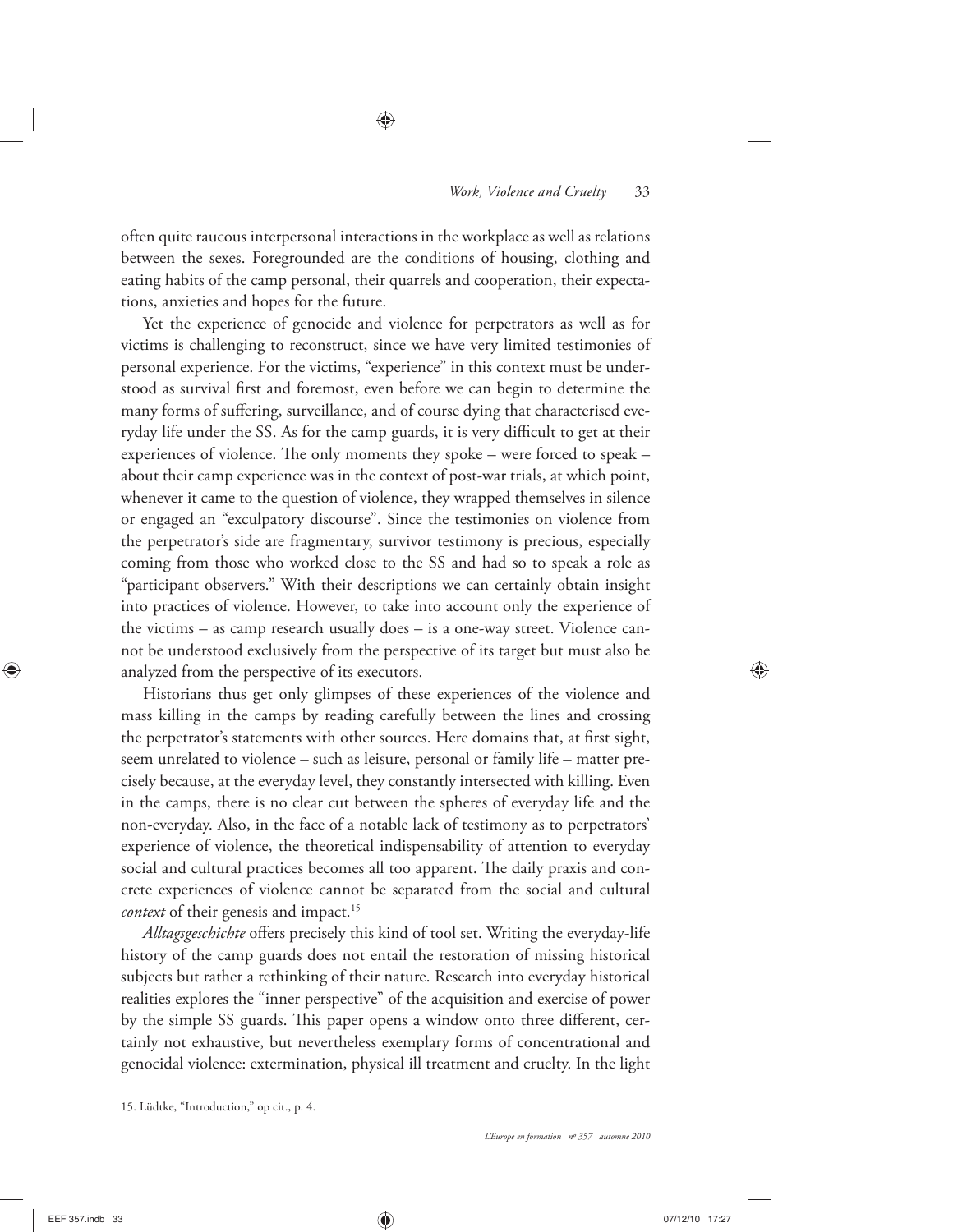of such inquiry, the gaping distance between rulers and ruled is reduced, putting forward a "web of social relations."16 In its turn to the everyday operations of violence and power, the history of everyday life parallels the analytical shift undertaken by Michel Foucault with his insistence that power be addressed not only as a question of legal or institutional legitimacy, but also as a microphysics that "applies itself to immediate everyday life."<sup>17</sup> Thus the emphasis on the everyday poses the issue of the historicity of subjecthood itself, of how individuals become "legible" subjects, social actors who enter into a set of power relations. The Foucauldian concept of power posits not a mere deflection of centralised power, but rather something which inheres in and emanates from the varied relations among people. It brings into play relations *between* individuals and groups. Foucault defines power as an exertion of influence, namely as "an action upon an action".18 Power distinguishes itself from violence, which acts upon a body or things, "it forces, it bends, it breaks on the wheel, it destroys."19 Power relations are rooted deep in the social nexus. As Foucault has pointed out, violence-based relations do not acknowledge the opponent as a subject; violence is all about forcing, bending, breaking and degrading the other. But in practice, and especially in the camps, both constantly intermingle. While I consider the Foucauldian power-relation concept very enlightening for analysis of the intracamp dynamics of "SS-society" – because it allows us to conceive of the guards as both the subjects and objects of power – it cannot be applied to the relationship between guard and prisoner, because it designates relations "between partners."20

Furthermore, dealing with concentration-camp violence necessitates a distinction between different forms and levels of violence, and moreover with an eye to their cultural meaning. Especially excessive violence claims for the decoding of the gesture-based language of violence. The SS used the bodies of the inmates to send messages. As the Archaeologist Maud Gleason states referring to Josephus' writing and the Jewish War, body language and gesture constitute a non-verbal form of communication. It demands the understanding of the semiotic context, "of the ways the human body functioned as a signifier in that time and place"<sup>21</sup>. The gestural repertory of violence and especially so-called excessive violence is

<sup>16.</sup> Ibid.

<sup>17.</sup> Michel Foucault, "Afterword", in Hubert L. Dreyfus, Paul Rabinow, eds., *Beyond Structuralism and Hermeneutics* (Chicago: University of Chicago Press, 1983), pp. 208–219, p. 212.

<sup>18.</sup> Ibid, p. 220.

<sup>19.</sup> Ibid.

<sup>20.</sup> Foucault, "Afterword", op. cit., p. 217.

<sup>21.</sup> Maud Gleason, "Mutilated Messangers: body language in Josephus", in: Simon Goldhill (ed.), *Being Greek under Rome. Cultural Identity, the Second Sophistic and the Delevlopement of Empire*, (Cambridge: Cambridge University Press, 2001), pp. 50–85, p. 50.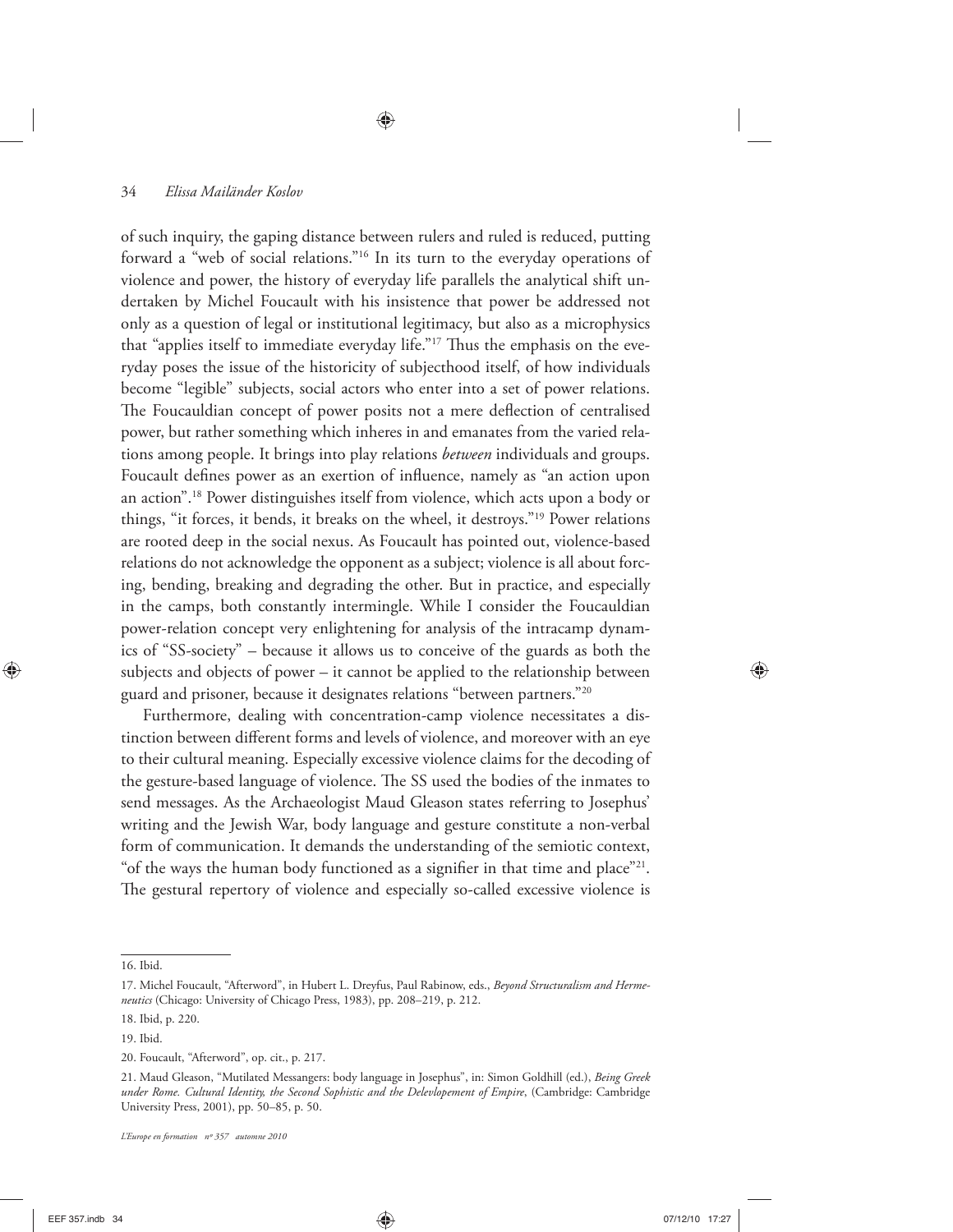rich and polysemous, because it is impossible for the perpetrators to control the meaning of their violent gestures.

Following the French anthropologist Véronique Nahoum-Grappe, I prefer the concept of cruelty.<sup>22</sup> Nahoum-Grappe defines cruelty as a specific form of violence that is distinguished by its intensity and motivation. Violence causes different grades of pain, but cruelty has not only the explicit aim to inflict pain and suffering upon the victim, but also to bring degradation. It can only be implemented in the context of an asymmetrical power relation. By ill-treating and killing a concentration camp prisoner, by humiliation, camp guards, both female and male, experienced and expressed their *overwhelming* dominance. Considering Elias Canetti's theory of power, the cruel act can be seen to have provided the perpetrator with a vital and lustful exercise of power.<sup>23</sup>

This article interrogates the situational context, the social dynamics and the cultural meaning of practices of concentrational and genocidal violence. It concentrates on the SS-personnel of the concentration and extermination camp Majdanek in occupied Poland. In summer 1941, Heinrich Himmler planned to set up a camp in the outskirts of Lublin in occupied eastern Poland.<sup>24</sup> It was right at the moment when the dream of the conquest of "the East" seemed to come into immediate reach; the war with the Soviet Union still looked promising. And Himmler had ambitious goals for the region, which was to become a German stronghold.25 In order to facilitate the execution of this imposing plan for the camp as well as for the city of Lublin, Majdanek was utilised at the outset as a camp for Soviet prisoners of war and as a work camp for Jews.26 But the war plans did not work out as expected, and Majdanek never left a provisional stage of multiple functions. Majdanek was a prisoner-of-war camp for Soviet soldiers; a work camp for Jews and Poles; a camp for Polish and Soviet civilians, mostly from the rural population; a concentration camp for Polish political prisoners; and between summer 1942 and fall 1943 an extermination camp for European Jews. Between October 1942 and April 1944 it also had a female concentration camp section, and in spring-summer 1943, Majdanek served as a camp for Jewish children. The multiple functions of this concentration and extermination camp

<sup>22.</sup> Véronique Nahoum-Grappe, "L'usage politique de la cruauté: L'épuration ethnique (ex-Yougoslavie, 1991- 1995)", in Françoise Héritier ed., *De la violence* (Paris: Odile Jacob, 1996), pp. 275–323; Véronique Nahoum-Grappe, "Anthropologie de la violence extrême: le crime de profanation", in *Revue internationale des sciences sociales*, 147, 2002, pp. 601–609.

<sup>23.</sup> Elias Canetti, *Masse und Macht* (Frankfurt-Main: Fischer, 1999 [1960]), p. 267.

<sup>24.</sup> Tomasz Kranz, "Das KL Lublin – zwischen Planung und Realisierung," in Herbert et al., op cit. pp. 363– 389.

<sup>25.</sup> Cf. Elissa Mailänder Koslov, '"Going east": colonial experiences and practices of violence among female and male Majdanek camp guards (1941-44)'*", Journal of Genocide Research*, 10 (2008) 4, pp. 563–582.

<sup>26.</sup> Barbara Schwindt, *Das Konzentrations- und Vernichtungslager Majdanek. Funktionswandel im Kontext der "Endlösung"* (Würzburg: Koenighausen & Neumann, 2005), pp. 74–76.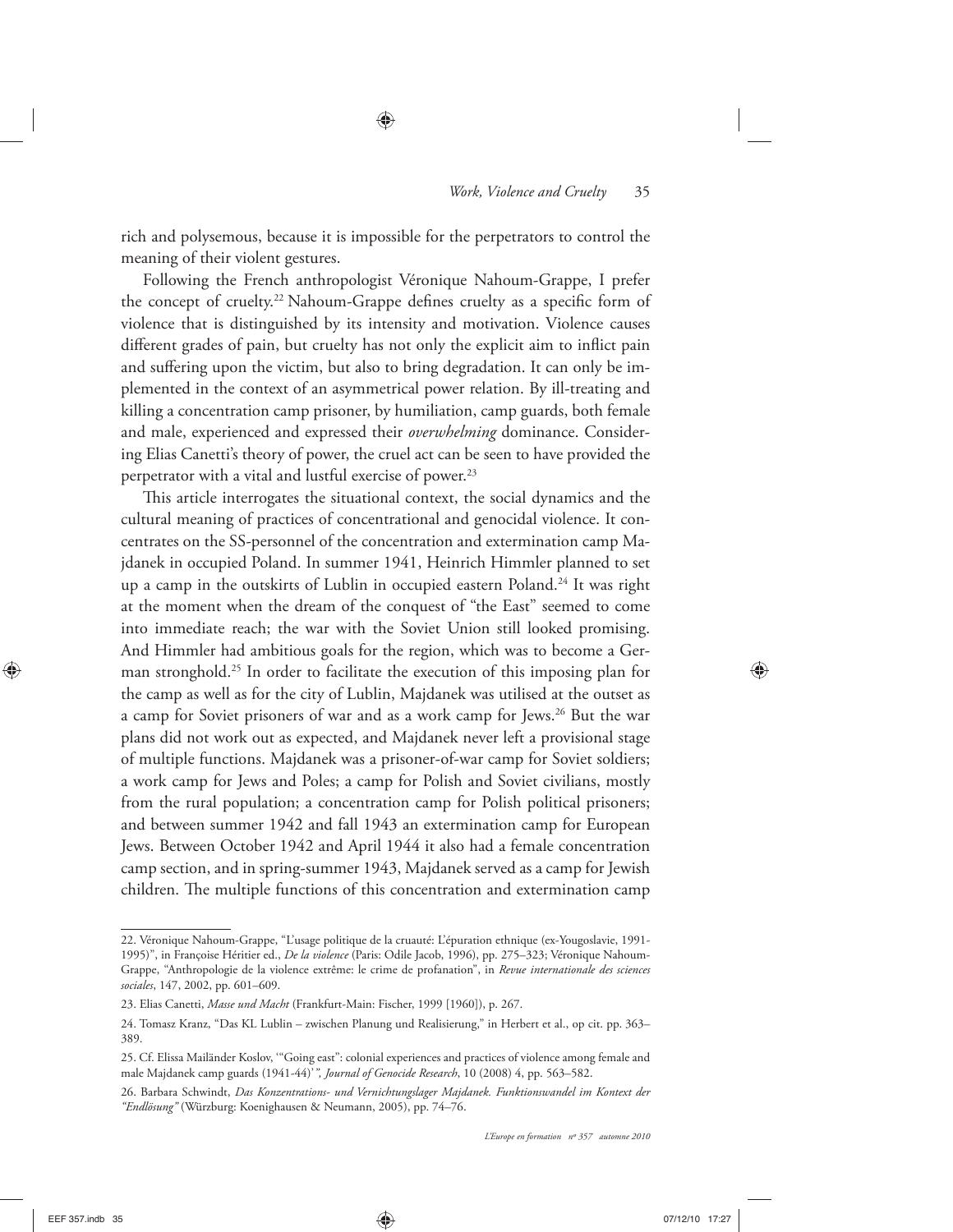challenges us to focus not only on genocidal extermination against the Jewish prisoners but to consider also other forms of violence perpetrated by the guards as well, which makes this camp an excelent case study.

Therefore the first part of this article focuses on "official" genocidal violence, showing how the head of the Majdanek crematorium conceived of extermination as day-to-day "work." In order to understand the mass killing in the camps, it is crucial to take a closer look at how the extermination of European Jews and other groups of prisoners was arranged and how it actually functioned in practice. The second part takes into account individual and unofficial forms of violence. It places the violent act and the guards in a microsocial context showing the communicative character of this violence. In so doing, it takes into account not only the message the SS addresses to the inmates, but also the subtile intern communication between SS-colleagues, thus illustrating complex power relations between SS-guards and inmates as well as within perpetrator society. The third and last part investigates those practices of violence that seem the most incomprehensible because of their "surplus" of violence. It will show that extremely cruel acts, when seen from the perpetrator's perspective, appear as a constructive and empowering form of self-cultivation.

This article argues that physical violence in the concentration camps is neither evident nor self-explanatory but rather the result of a complex interplay between ideology, institutional setting and social dynamics. The physical violence which the subaltern SS-staff daily exercised in the Nazi camps was not so much ordered from above but rather represented a social and cultural practice by which members of the camp's "SS-society" organised their cohabitation and regulated power relations among themselves. It was through their excessive violence that these career-oriented men and women appropriated the roles of SS-guard for themselves.

#### **Exterminatory violence as a work ethic: destruction as "work"**

For Majdanek we do not have such detailed research as for Auschwitz-Birkenau, $^{27}$  but we can assume that the killing was organised and carried out in a similar way. The complex work of mass murder involved a multitude of actors and was divided into different steps: selecting people to kill; killing by injections, gas or shooting; dealing with the corpses; and so on. Mass murder required the labour and organisational skills of many; it was *hard work*.

Before the killing, the victims were selected. Selections were carried out in Majdanek by SS guards and the medical SS-staff in the camp's prisoner infirma-

<sup>27.</sup> Cf. Eric Friedler, Barbara Siebert, Andreas Kilian, *Zeugen aus der Todeszone. Das jüdische Sonderkommando in Auschwitz*, (München: dtv 2005, (2002); Richard Glazar*, Die Falle mit dem grünen Zaun: Überleben in Treblinka*, (Frankfurt am Main: Fischer 1992); Gideon Greif, *"Wir weinten tränenlos. Augenzeugenberichte des jüdischen 'Sonderkommandos' in Auschwitz",* (Frankfurt am Main: Fischer 2001 (1995)).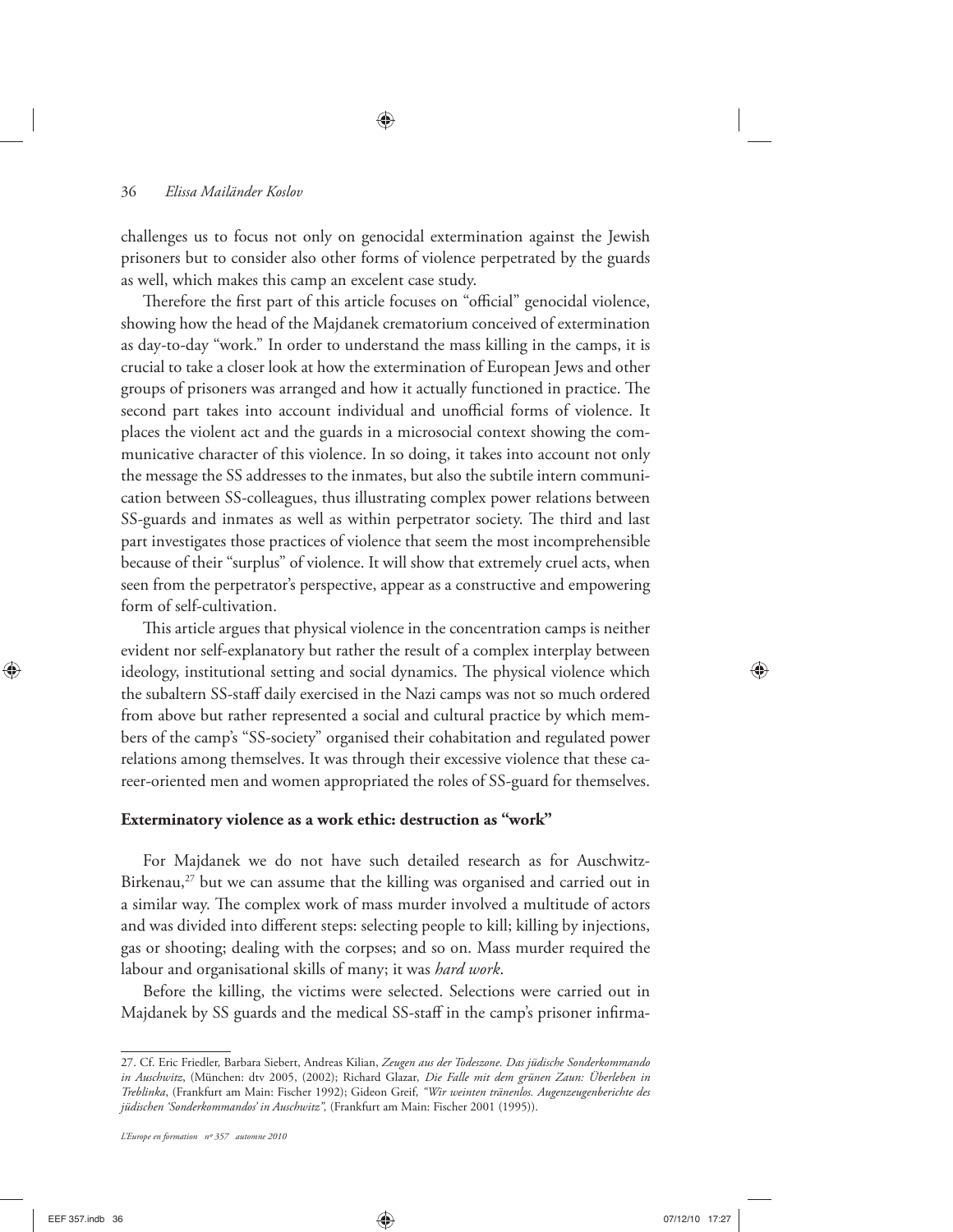ries (*Revier*).<sup>28</sup> The main targets of these selections were Jewish prisoners, who were all affected. To a lesser extent ill inmates of all prisoner categories were selected in the camp and killed on a regular basis, in accordance with the extended euthanasia program of 1941. The extermination was divided into different steps and organised in a complex and professionalised working process, involving a multitude of actors. Most of these professional killers were men, but women were also involved as they were in charge of the selections of female prisoners and children. Even those who were not directly implicated in the extermination process, one should note, could see, hear, and smell it during their day-to-day labour.

The process of killing and disposal, however, involved only male SS and prisoners. In the camps official extermination and organised killing were exclusively male "working domains." Male SS, guards and men from the *Wachbataillon,* carried out the actual killing. They shot prisoners in the surrounding woods, while the paramedic SS-staff (*Sanitäter*) operated the gas chambers. Before the murder in the gas chambers, SS-guards forced the prisoners to undress and then searched their bodies, appointing other inmates to sort through their clothes and personal belongings. After the killing, these inmates were forced to pull the wedged dead bodies out of the chambers, to cut the hair from them, and to remove their gold teeth. At the same time prisoners had to rid the gas chamber of blood, excrement and vomit.<sup>29</sup> Finally the corpses had to be disposed of. Therefore the dead bodies were transported to the crematoria or buried outside the camp. Prisoners in special commandos, composed mainly of Jewish inmates and Soviet POWs, carried out most of these tasks under the strict supervision of Austrian and German SS-guards or prisoner functionaries (*Funktionshäftlinge*).

A task of great importance in the whole process of extermination was the "disposal" of the corpses, both for hygienic reasons, in order to avoid epidemics, and for political reasons, i.e. in order to destroy evidence of the mass killings. At Majdanek, as in other camps, a special commando took care of that, run by *Oberscharführer* Erich Muhsfeldt and his assistant, *Unterscharführer* Robert S. According to their own statements, Muhsfeldt came to Majdanek on 15 November 1941, while S. arrived by year's end or early in 1942. Soon after Muhsfeldt's arrival, the commander of the Majdanek camp, Karl-Otto Koch, appointed him as head of the burial commando, a task that he assumed only reluctantly, as he stated in a post-war interrogation.<sup>30</sup> Between November 1941 and June 1942, the cadavers were buried in mass graves at a site behind the camp.<sup>31</sup> A special

<sup>28.</sup> Cf. Elissa Mailänder Koslov, *Gewalt im Dienstalltag. Die SS-Aufseherinnen des Konzentrations- und Vernichtungslagers Majdanek 1942-1944,* (Hamburg: Hamburger Edition 2009), p. 287–339.

<sup>29.</sup> Friedler, Siebert, Kilian, op. cit; Glazar, op. cit; Greif, op. cit.

<sup>30.</sup> Cf. Interrogation of Erich Mußfeldt, 14.8.1947 in Krakow, Hauptstaatsarchiv (HStA) Düsseldorf, Gerichte Republik (Ger. Rep.) 432 no. 204, p. 96. Translation EMK.

<sup>31.</sup> Ibid.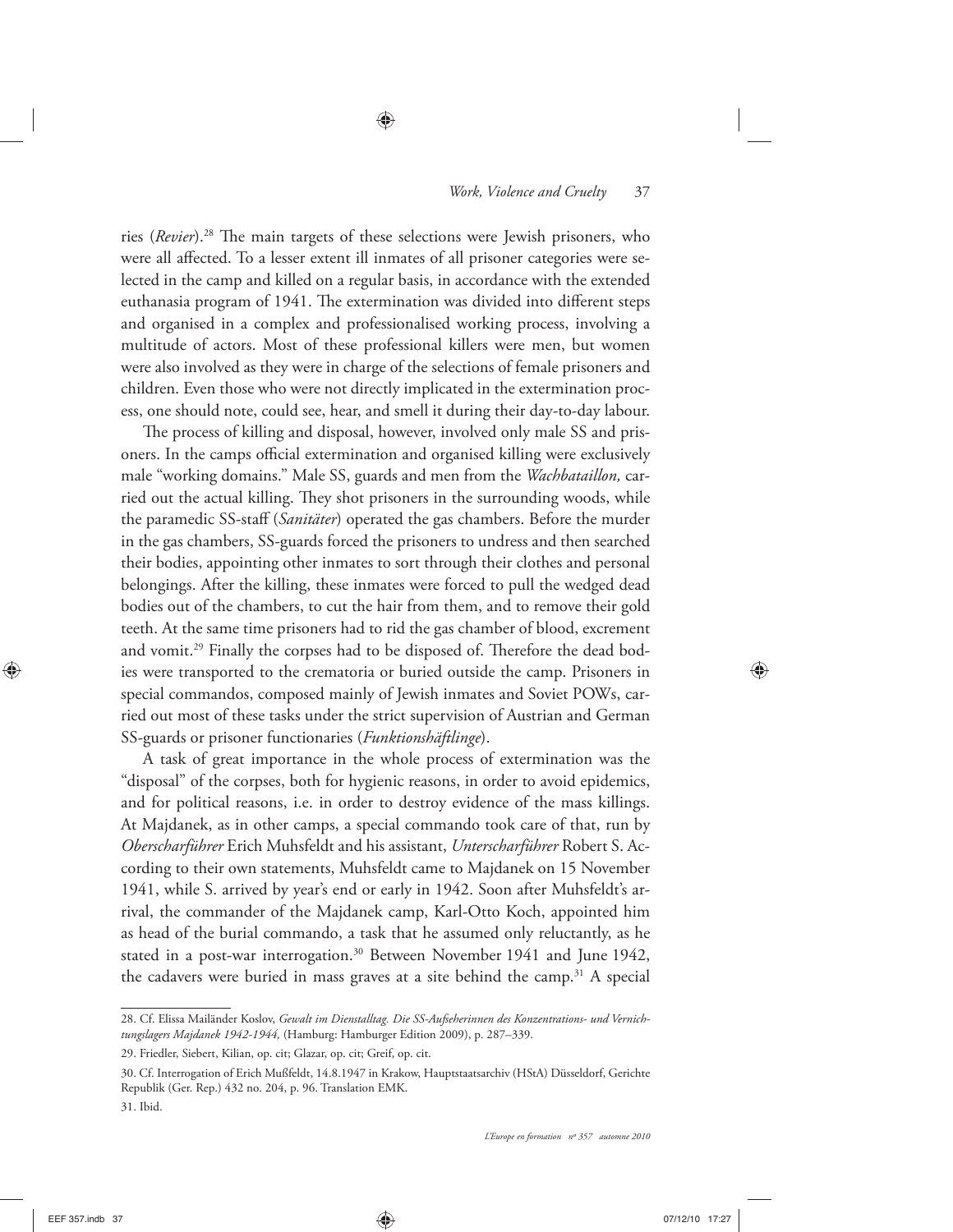commando made up of Polish-Jewish POWs completed the transport and disposed of the corpses, as Muhsfeldt stated at the Auschwitz trial in 1947.<sup>32</sup> In June 1942, the first crematorium was established at Majdanek. At that time, a new crew was assigned, comprising six Soviet POWs, as Muhsfeldt's assistant declared in a post-war hearing.<sup>33</sup>

Let me elaborate on Muhsfeldt's testimonies for a moment because it shows how extermination was framed as a work with a specific "work ethic". The former chief of the crematorium could not remember how many corpses had been buried in that manner at Majdanek per day, but at the Krakow Auschwitz trial in 1947, he remembered that he had been sent to cremation training (*Verbrennungslehr*gang) at Sachsenhausen: "There I stayed a whole week and learned the operation of the ovens from the local *Kommandoführer* of the crematorium, *Hauptscharführer* K."<sup>34</sup> In Krakow, he gave a very detailed description of the crematorium site as well as the entire cremation procedure. The crematorium, built by the Berlin-based company Kori, was made up of two ferric ovens outfitted with firebricks on the inside.<sup>35</sup> Each oven worked separately with its own chimney and ran on oil. Each crematorium oven had one cremation chamber that could accommodate between two and five corpses. With a twenty-four hour operation, up to one hundred bodies could be burned per day. This first crematorium ran from June to October 1942, and during this period Muhsfeldt burned approximately 5,000 corpses, as he stated in the trial. Not only the disposal process in itself reminds a work process based on division of labour. Also Muhsfeldt himself used explicitly the words 'workplace' and 'work' in the interrogations to describe his activities.

But, as he elaborated, quite soon the SS-administration of the camp was confronted with a problem. They ran out of oil. The administration had to shut down the crematorium in November 1942.<sup>36</sup> According to Muhsfeldt, the crew went back to their old methods of burying the corpses. If we accept his estimates, until January 1943 the commando hastily buried 2,000 bodies in the nearby woods of Krepiecki. SS-men transported the corpses by motor truck. The commando, composed of twenty French and German Jews and three Russian POWs,

<sup>32.</sup> Ibid., p. 95.

<sup>33.</sup> Interrogation of Robert S., 17.3.1965 in Liedolsheim, HStA Düsseldorf, Ger. Rep. 432 no. 266, p. 140. Translation EMK.

<sup>34.</sup> Interrogation of Erich Muhsfeld, 14.8.1947 in Krakow, HStA Düsseldorf, Ger. Rep. 432 no. 204, p. 99- 100. Translation EMK.

<sup>35.</sup> The concept of appropriation implies a versatile, formative, and sensual interpretation of social norms, discourses, practices and coercions by the agents. Cf. Alf Lüdtke, "Introduction: What Is the History of Everyday Life and Who Are Its Practitioners?," in idem, *The history of everyday life: reconstructing historical experiences and ways of life* (Princeton, N.J.: Princeton University Press, 1995 [German 1989]), pp. 3–40.

<sup>36.</sup> Ibid., p. 100.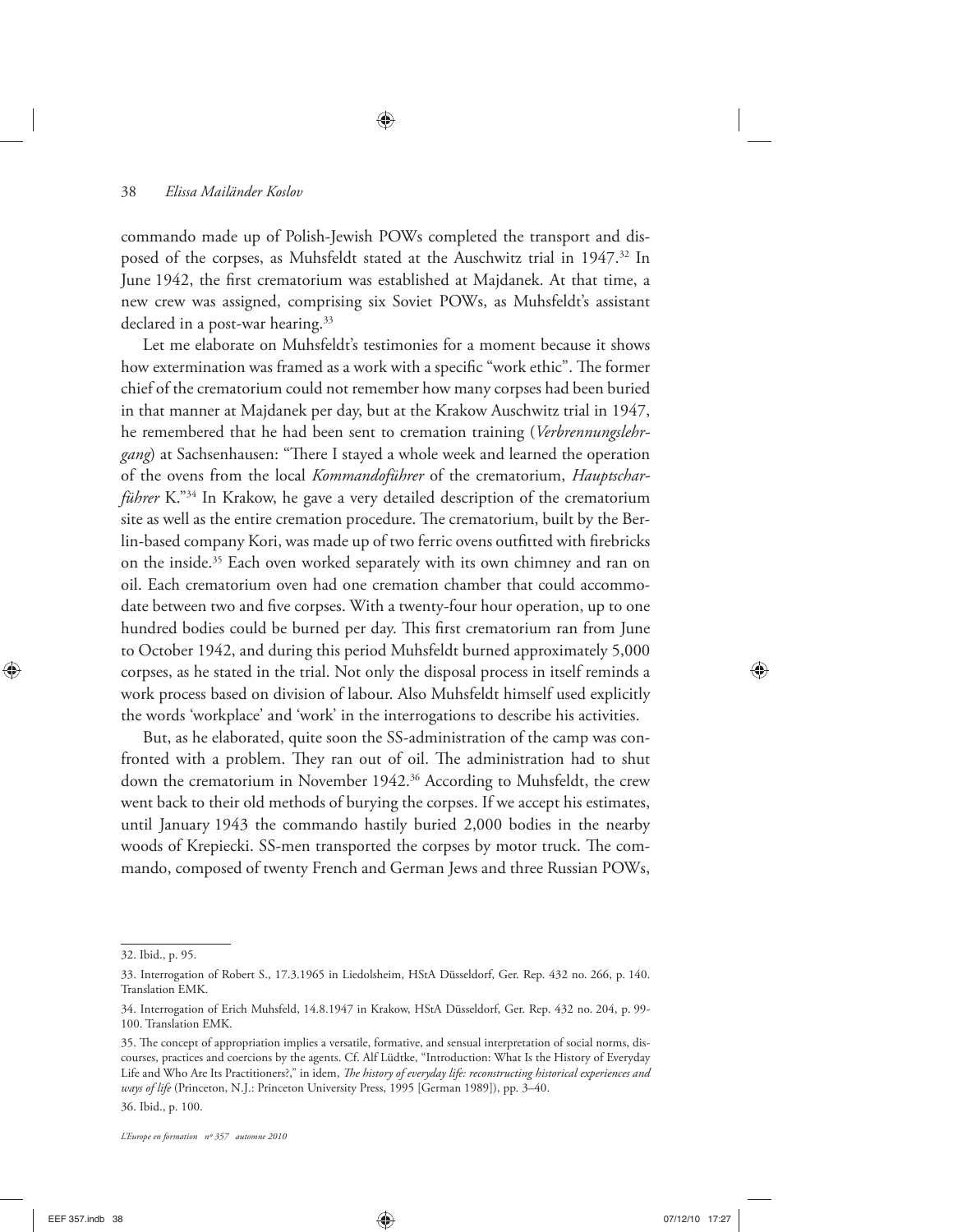did the actual digging, supervised by a German prisoner functionary.<sup>37</sup> But this was only an interim solution; soon he was challenged with new cremation duties.

On February 19th, Muhsfeldt was sent to another training course, this time at Birkenau, where he learned how to burn corpses in open ditches. Immediately after his return to Majdanek, the commando began the exhumation of the buried cadavers in the woods and in the ditches next to the camp. In compliance with Muhsfeldt's instructions the prisoners burned the already decomposing bodies.<sup>38</sup> As his assistant stated in an interrogation, the cremation site was in the middle of the woods where they had built a grill with train rails, using oil as fuel.<sup>39</sup> Muhsfeldt explained his signature technique at the Krakow trial, stating, not without pride, that it was thanks to this personal knack for efficiency that his crew managed to burn all the corpses in the woods and the ditches behind the camp by the end of October 1943.40 On Muhsfeldt's reckoning, he and his crew thus buried up to 6,000 bodies from the woods and 3,000 from the pits.

When on November 3th 1943, the SS and the SD massacred 18,000 Jews from the camp and the Lublin area at Majdanek,<sup>41</sup> Muhsfeldt was commissioned with disposal of the corpses. He had to face his "biggest task" under time constraints and hurried working conditions. Here again, the crematorium technique he had learned in Auschwitz and personally perfected was of great use. As he recalled:

*On November 4th, I assembled wood and planks, and on the fifth I began to burn* the bodies. Since the side of the ditch where the victims had entered was not filled with corpses, I filled it up with earth, so that the ditch became flatter and therefore had a better drain. On the ground I built a kind of grill out of wood, where the prisoners *from my commando layered the corpses. Once a pile of bodies was stacked, it was doused with methanol and set on fire.*<sup>42</sup>

Despite the division of labour, Muhsfeldt had more than just managerial functions. On this occasion, the chief SS-officer himself had to pitch in and get his hands dirty. At the Krakow trial Muhsfeldt pointed out the efficiency of his

<sup>37.</sup> Ibid., p. 101.

<sup>38.</sup> Cf. Interrogation of Adam C., 9.8.1944 by the Russian-polish commission, HStA Düsseldorf, Ger. Rep. 432, no. 274, p. 114–118; interrogation Kazimierz G., 9.8.1944, ibid, p. 119-120.

<sup>39.</sup> Interrogation of Robert S., 5.12.1961 in Karlsruhe, HStA Düsseldorf, Ger. Rep. 432 no. 266, p. 85-86. Translation EMK.

<sup>40.</sup> Interrogation of Erich Muhsfeld, 14.8.1947 in Krakow, HStA Düsseldorf, Ger. Rep. 432 no. 204, p. 101- 102. Translation EMK; cf. interrogation of Robert S., 17.3.1965 in Liedolsheim, HStA Düsseldorf, Ger. Rep. 432 no. 266, p. 141.

<sup>41.</sup> Cf. Tomasz Kranz, "Das Konzentrationslager Majdanek und die 'Aktion Reinhardt'", Bogdan Musial ed., *"Aktion Reinhardt". Der Völkermord an den Juden im Generalgouvernement 1941-1944*, (Osnabrück: Fibre, 2004), pp. 233–255.

<sup>42.</sup> The ashes were used as dung in the camp's farms. Interrogation of Erich Muhsfeld, 16.8.1947 in Krakow, HStA Düsseldorf, Ger. Rep. 432 no. 204, p. 108. Translation EMK.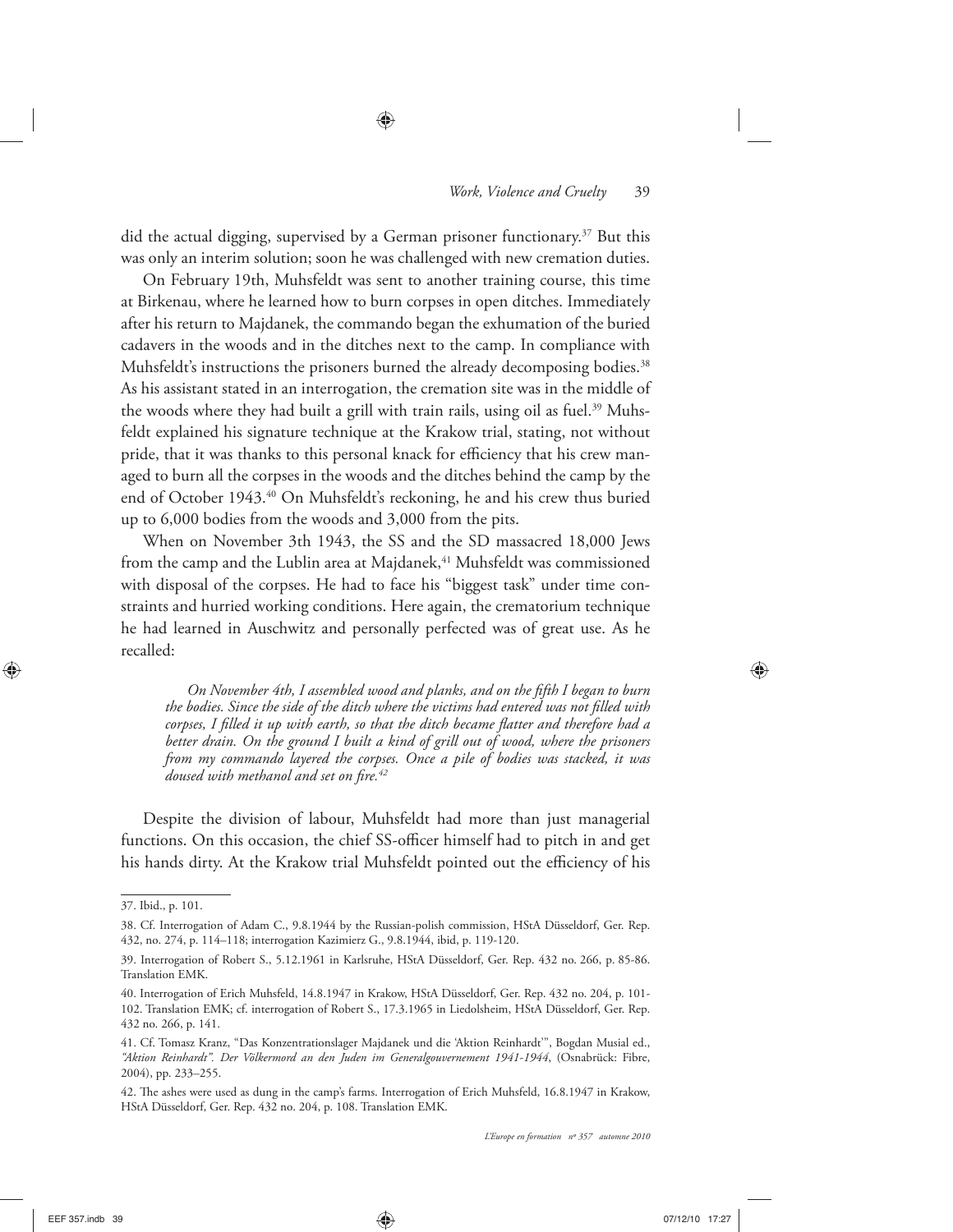procedure: "Before Christmas 1943 I completed the cremation of the 17,000 Jews killed on November 3, 1943."<sup>43</sup> Thereupon the ditches were filled up with earth and bulldozed on the surface. The mission was accomplished; no traces of mass murder were left. At this very moment, Muhsfeldt was at the height of his service capability and professional performance.

In the meantime, the construction work for a new crematorium had begun in September 1943, and by January 1944, when Muhsfeldt had accomplished his task, the facility was ready for use. This new crematorium, also from the company Kori, had five combustion chambers and a much bigger capacity than the old one, and since it was run with coke it was also more economical than the old, fuel-powered model. In May 1944, Muhsfeldt was transferred to Auschwitz, a move he regretted: " By that time [at Majdanek, EMK] there were fewer cadavers, which meant that I could no longer test the full capacity of the crematorium developed at Majdanek."44

The post-war testimony of the former head of the crematorium is disturbing and interesting for several reasons. It shows the tremendous effort and energy that the Nazis invested to dispose of the bodies of the murdered, on an individual as well as an organisational basis. Following Muhsfeldt's estimates, he and his crew buried and burned over 33,000 corpses in two-and-a-half years.<sup>45</sup> Taking care of the "task" and catching up with this quota required not only organisation and work discipline but also know-how and inventiveness. Moreover, both the considerable physical force involved and logistics had to be applied in a very "sensitive" and "creative" fashion. As Muhsfeldt's testimony demonstrates, he developed different techniques the crematorium crew used depending on the situation. The SS delegated the principal work, hard and dirty, to the prisoners of the special commandos, who were then periodically killed. As chief of the crematorium, Muhsfeldt had to organize the whole cremation process. His business routine also required him to handle its various kinks and breakdowns.

Muhsfeldt's speech reveals a special feeling of pride and even passion for his "accomplished work" and "manual dexterity." He tested the performance of the new crematorium with a professional curiosity. All of this shows that his exterminatory tasks – the disposal of the mass-murdered – were linked to wider patterns

<sup>43.</sup> Interrogation of Erich Muhsfeld, 16.8.1947 in Krakow, HStA Düsseldorf, Ger. Rep. 432 no. 204, p. 110. Translation EMK. Today the estimations of the scholars are 18,000 persons. Cf. Kranz, "Das Konzentrationslager Majdanek und die 'Aktion Reinhardt'", op. cit.

<sup>44.</sup> Ibid.

<sup>45.</sup> Estimates on the number of dead range as high of 250,000 people to a low of 78,000 people, thereof 59,000 Jews. Tomasz Kranz, director of the scientific department of the State Museum at Majdanek, has recently compiled this estimate. Edward Gryn, Zofia Murawska eds., Das Konzentrationslager Majdanek (Lublin: Wydawnictwo Lubielskie, 1966); Anna Wisniewska, Czeslan Rajca, *Majdanek. Das Lubliner Konzentrationslager* (Lublin: Panstowe Muzeum na Mjdaneken, 1997); Tomasz Kranz, "Ewidencja Zgonow i Smiertelnosc Wiezow KL Lublin," *Zeszyty Majdanka*, vol. XXIII, 2005, pp. 7–53.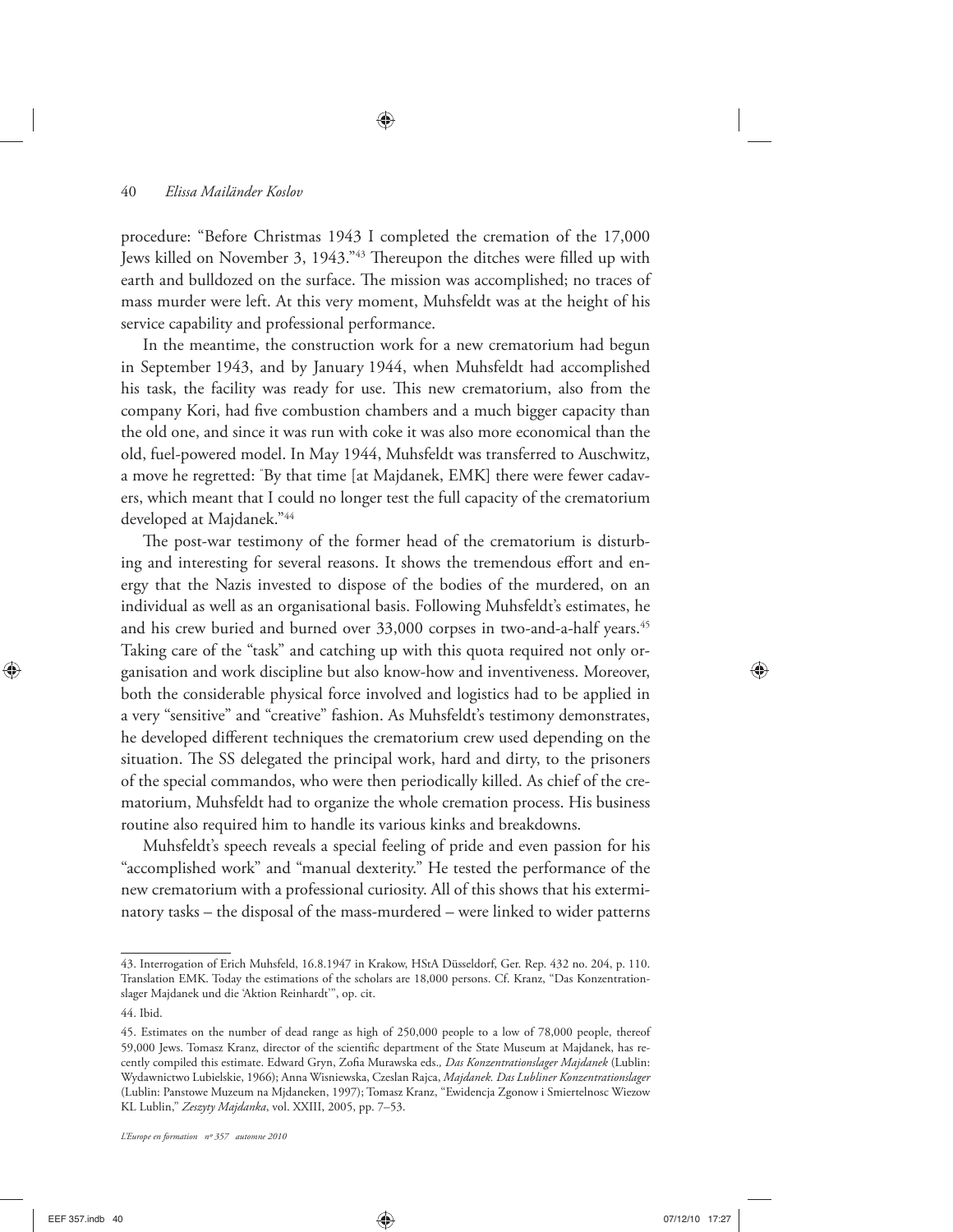of work association. Similar processes of "professionalisation" have been observed amongst the personnel who operated the gas chambers in Treblinka, in the units of the auxiliary police and the *Einsatzgruppen*.<sup>46</sup> The challenge and passion bound up with the performance of a "good" job were fundamentally linked to Muhsfeldt's involvement in the extermination operations. In line with Alf Lüdtke's diagnosis of former socialist German workers in the armaments industry, this specific work ethic allowed Muhsfeldt not only to participate but to conceive of his tasks as an "ultimate fulfilment of *German quality work*."<sup>47</sup> This self-evaluation and specific "work ethic" were important preconditions for his being able to continue to carry out his job over the years. At ground level it served as an incentive and at the same time as a justification. In this sense it is important to consider the camps as a working space and career experience. Selecting, killing and disposing of the cadavers were all jobs that made perfect sense, so to speak, and could even be motivating, not only because they were officially ordered and sanctioned but also because they carried an emotional charge at the individual level. Muhsfeldt, and most probably as well the SS men who carried out the actual killing, felt a sense of elation and satisfaction from doing his work of murder. "Doing a good and solid job," in other words, framed the way these crimes were understood and carried out in terms of social relations among camp guards.

#### **Violence as social practice**

But if mass killing constituted an official and highly appreciated "work", individual acts of violence and personal abuses of prisoners were not. As it might seem astonishing, the use of physical violence in the camps was strictly regulated and limited to official acts of punishment, e.g. imprisonment in the camp prisons, corporal punishment, and hangings, as well as forms of mass killing, for example shooting, death by lethal injection, gas or carbon monoxide. While this exterminatory violence was supported by the central camp administration in Berlin (the *Wirtschaftsverwaltungshauptamt* WVHA and former *Inspektion der Konzentrationslager* IFK), official guidelines explicitly prohibited any individual

<sup>46.</sup> Alf Lüdtke, "Der Bann der Worte: 'Todesfabriken'. Vom Reden über den NS-Völkermord – das auch ein Verschweigen ist," *WerkstattGeschichte* 13, 1996, pp. 5–18; Christopher R. Browning, *Nazi Policy, Jewish Workers, German Killers* (Cambridge-New York: Cambridge University Press, 2000); Christopher R. Browning, *Ordi*nary men: Reserve Police Battalion 101 and the final solution in Poland (New York: HarperCollins, 1992); Christian Ingrao, *Croire et détruire. Les intéllectuels dans les services de renseignement de la SS,* (Paris: Fayard 2010); Christian Ingrao, *Les chasseurs noirs. La brigade Dirlewanger* (Paris: Payot 2006); Christian Ingrao, "Violence de guerre, violence génocide: les Einsatzgruppen," in Stéphane Audoin-Rouzeau, Annette Becker, Christian Ingrao, Henry Rousso, eds., *La Violence de guerre 1914-1945. Approches comparées des deux conflits mondiaux*, (Bruxelles: Complexe, 2002), pp. 219–241.

<sup>47.</sup> Alf Lüdtke, "German Work and German Workers: The Impact of Symbols on Exclusion of Jews in Nazi-Germany," in David Bankier ed., *Probing the depths of German Antisemitism, 1933-1941* (Yad Vashem-Jerusalem-New York: Berghahn Books, 2000), pp. 296–311, p. 311.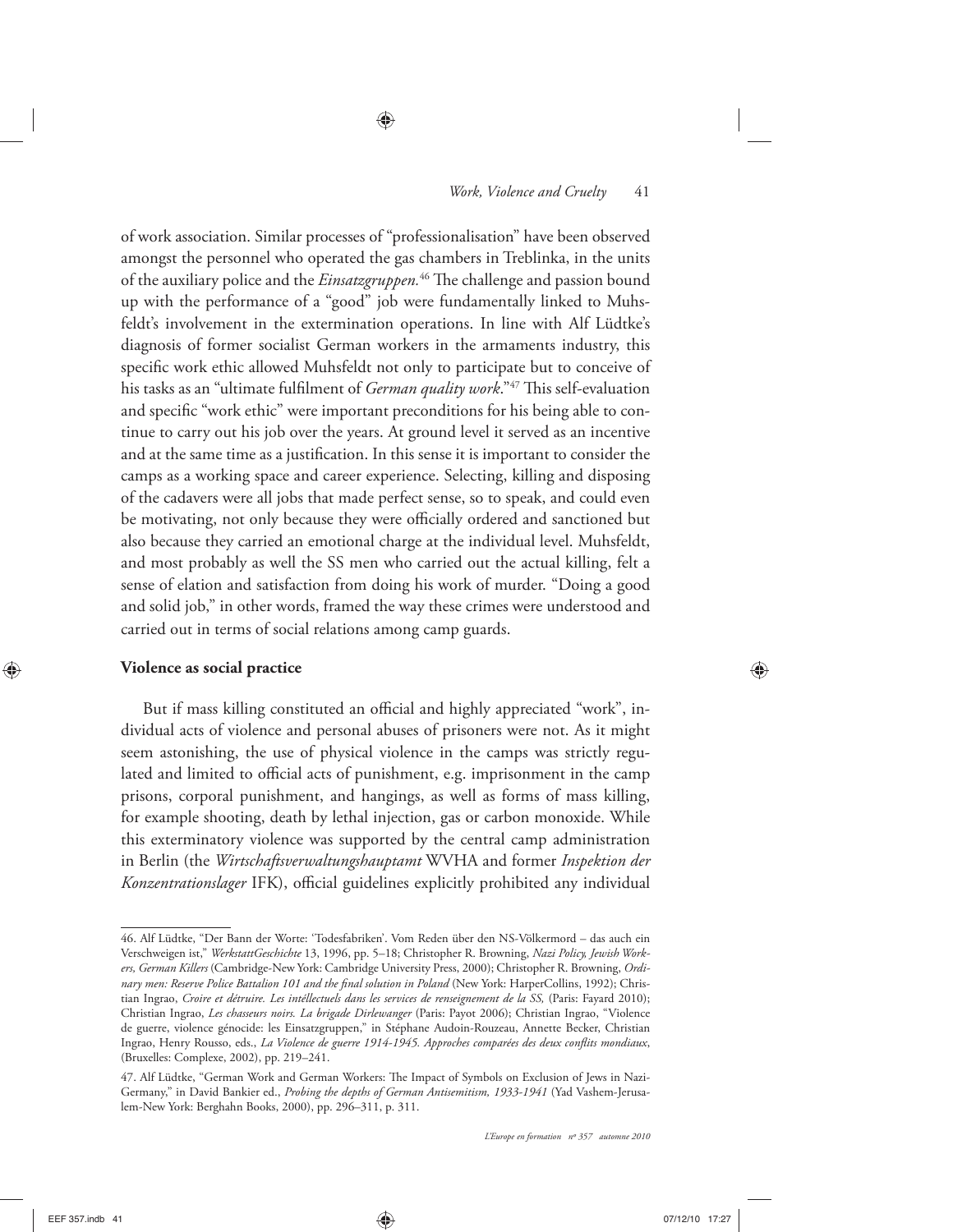maltreatment of the inmates. For simple concentration-camp guards, the use of physical violence was meticulously regulated and expressly limited to official acts of punishment and mass killing. Any individual assault on prisoners was formally forbidden. As commander of Dachau, Theodor Eicke had elaborated a camp regulation in 1933 that subsequently became a role model for all other camps. According to this regulation, the primary function of the male – and later, in 1939, the female SS-guards too – was to supervise the inmates, not to punish or kill them. Despite these regulations, however, the SS-personnel exercised, as we all know, their tasks in a violent and bloody way.

Certain practices of violence were particularly frequent in the Nazi concentration camps. Lola G.,<sup>48</sup> who was deported to Majdanek in May 1943, described one guard's behaviour during the Majdanek trial in Düsseldorf:

*"Kobyla" was tall. She kicked the prisoners and literally walked over people. "Ko*byla" kicked me, and I still bear the scars. That happened more than once. She walked through the barracks or the field [the women's camp on field V,<sup>49</sup> EMK]. If someone was *in her way, she lifted her foot and kicked. I met her in the fi eld and did not manage to get out of her way in time. She kicked me so hard that I fell. As I was lying on the ground, she kept kicking. While I was standing, she kicked me in my back, causing me to fall. Even then, she continued kicking me, then walked away and left me there.50*

Hermine Braunsteiner's hallmark was this kind of kick, which earned her the nickname "mare" (*kobyla*). Like many camp guards, she used her leather boots as a weapon. This detail warrants scrutiny. The boots protected her from direct contact with the prisoner's body – and blood. At the same time, it also intensified her physical force. Braunsteiner accurately aimed her kicks at body parts, like the back, that were both sensitive and vulnerable. On a symbolic level these kicks signified the degradation of the victim as a disdainful gesture. Usually one kicks, if at all, an animal. The crucial point about physical violence is the reduction of the inmate to his or her bodily entity.

As viewed from a Foucauldian perspective, Braunsteiner's kicks address themselves not only to the ill-treated woman but seek also to intimidate the spectators. Insults, slaps, kicks delivered to one person generally served the purpose of breaking, dominating and intimidating all of the inmates. As Lang stated, the victim's experiences and emotions remain significant for the perpetrator as a relational

<sup>48.</sup> Only the names of public persons, survivors who have published autobiographical testimonies and former SS personnel who convicted in a trial are cited by their full name. All other names are made anonymous.

<sup>49.</sup> The Majdanek camp consisted in 5 fields, each served as a separate section for different prisoner groups. The female inmates were first held in October 1942 on a former airport, outside the camp. In April 1943, the female camp was moved to filed V. In September 1943, the female camp was transferred on field I.

<sup>50.</sup> Lola G., 14.12.1978, HStA Düsseldorf, Ger. Rep. 432 no. 283, p. 2-3. Translation EMK.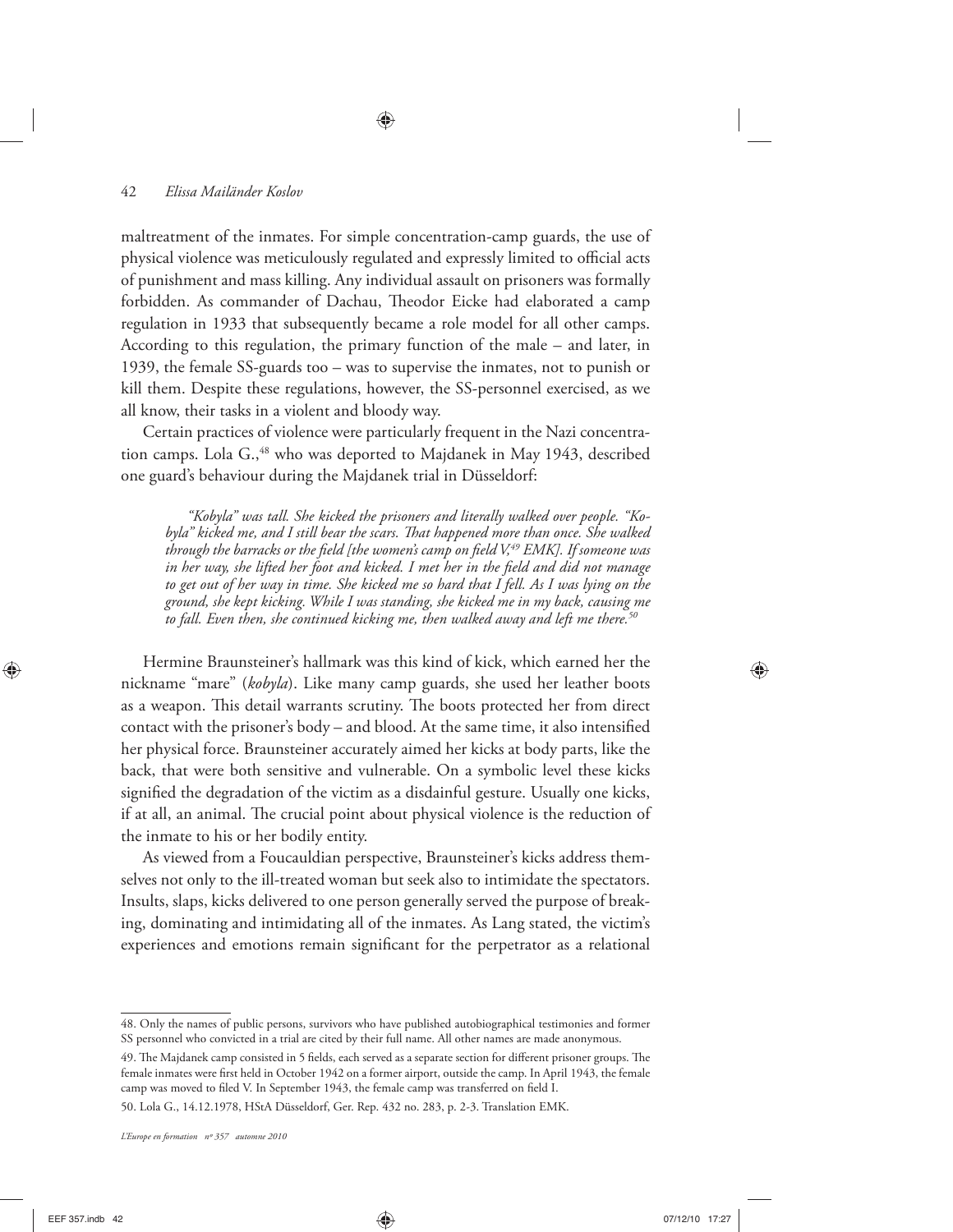counterpart.51 But is not only about perpetrator victim relation, Braunsteiner likewise showed her colleagues how severe and tough she was. The perpetration of physical violence upon prisoners, in short, was thus also – I would even say primarily – a means of constant negotiation of power between colleagues. Violence was an attempt to impress, to show off, and to gain respect and consideration among co-workers. And one violent act usually led to new ones, because everybody had to "prove" his or her power and courage to his or her fellow guards. On the SS-staff everybody was affected by this negotiation of power relations because a place outside this set of social relations was not possible.

Within the SS hierarchy, *Aufseherinnen* like Braunsteiner occupied an intermediate status. While they were hired as SS-guards, they did not hold actual membership in the SS as did the wives and daughters of officers (SS-Führer). Instead, they were classified as women auxiliaries (*weibliches Gefolge*) of the Waffen-SS. The women guards wore uniforms and carried pistols while on duty, and once a week they received regular arms training as well as ideological education. Furthermore, women SS-guards were employed only in concentration camps, not in extermination camps. If women guards also happened to be present at Majdanek and Auschwitz, that fact reflected the dual function of those camps. As noted, women guards participated in the selection of prisoners for extermination, on the basis of physical fitness, but they were not involved in the killing process, nor were they present at mass shootings or charged with servicing the gas chambers. This means that the *Aufseherinnen* had a very restricted right to use their guns for self-defence, the mass killing and shooting was an exclusively "male" sphere.

In the concentration camps, with the exception of Ravensbrück, a small minority of female guards worked alongside a far larger number of male SS-guards.<sup>52</sup> At Majdanek, for example, the number of *SS-Aufseherinnen* on the spot did not exceed twenty. These female guards worked alongside 1,200 SS-men, amounting to a very modest minority in a paramilitary, male-dominated social matrix. To attribute them a status of being male-dominated, however, does not correspond to the social reality in the camp. Female SS-guards used frequently physical violence alike their male colleagues.

Here, conflicts over aspects of power and social distinction were also genderrelated. Indeed, the former Ravensbrück prisoner Gemaine Tillion observed a self-propelled dynamic: male and female guards accelerated and intensified their violent and cruel acts against prisoners whenever colleagues of the other sex were watching.<sup>53</sup> Hanna N.-J. attested to one of many such incidents at the Majdanek

<sup>51.</sup> Lang, op cit., p. 236.

<sup>52.</sup> Cf. Bernhard Strebel, *Das KZ Ravensbrück. Geschichte eines Lagerkomplexes*, (Paderborn: Schöningh, 2003); Simone Erpel ed., *"Im Gefolge der SS": Aufseherinnen des Frauen-Konzentrationslagers Ravensbrück. Begleitband zur Ausstellung* (Berlin: Metropol, 2007).

<sup>53.</sup> Tillion, op. cit. p. 141.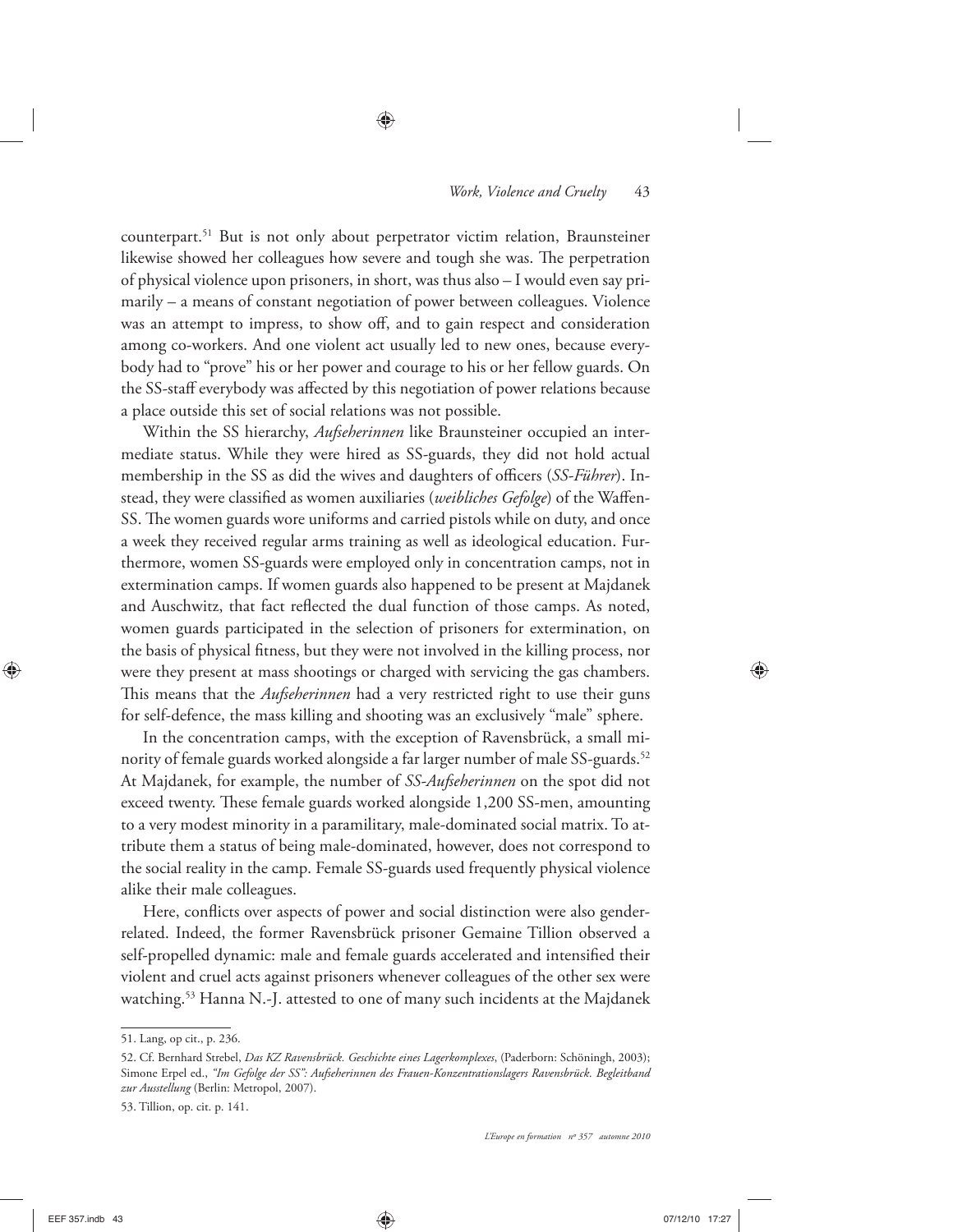trial: "Once, they found a 25-year-old inmate hiding beets. Therefore she had to be punished with twenty-five blows on a stool during the roll call. An SS-man started to carry out the punishment. After he had struck her six or seven times, Lächert jumped in, took over with a whip and began to beat her. Apparently, the SS-man had not beaten hard enough for Frau Lächert."54 Here, the *Aufseherin* wanted to prove to her male colleague that she was tougher and more severe than him, precisely because she was not considerate of the inmate's gender. In other situations, it was the SS-men who showed off. SS men watching the *Aufseherinnen* perpetrating violence or the other way around had always a particularly acceleratory impact and, if we reason through Tillion's interpretation further, even a flirtatious touch. But the female guards also wanted to impress their fellow *Aufseherinnen,* as well as the SS men had to negotiate their aptitude and masculinity before a male audience. In both cases – in an intra- as well as intergender relationship – violence served as an instrument for the communication of power, therefore social and gender relations cannot be separated. Physical violence in the Nazi camps was a social and cultural practice by which camp SS-personnel organised their cohabitation and regulated power relations among themselves. Though this does not automatically mean that violent guards had automatically a positive reputation within SS-society. But it does show that being violent was important for the social consideration.

Both female and male SS guards used violence to show off, to impress, to make a statement. The bodies of their victims were the objects of their self-cultivation in their career as guards. Violence and especially cruelty can become a way to "*personalize oneself*"55. As Lang explicates, social identity and homogenisation of the brutal behaviour are a central element of the psychology of violence. But at some point, the perpetrators risk having their individuality dispersed and diluted; "the *somebody* risks to become an *anyone"*. As Lang concludes, extreme or outstanding violence sometimes represent the perpetrator's attempt to re-establish or enhance his or her personal identity, it is through his violent initiative, the perpetrator establishes himself as an exemplary member of the community.<sup>56</sup>

SS-guards, however, did not all behave the same; we can detect some slight differences. As Majdanek survivors and former female and male SS-guards reported in their testimonies, low-ranking camp personnel generally resorted more readily to physical violence, such as beatings and severe ill-treatment. Gender of course matters here too, but what is more decisive is the fact of having a low rank. Violence therefore is a form of self-assertion, proving oneself and the colleagues to offset the stigma or burden of having a subordinate social position. Higher-

<sup>54.</sup> Ibid., pp. 51-52.

<sup>55.</sup> Lang, op. cit., p. 239.

<sup>56.</sup> Ibid.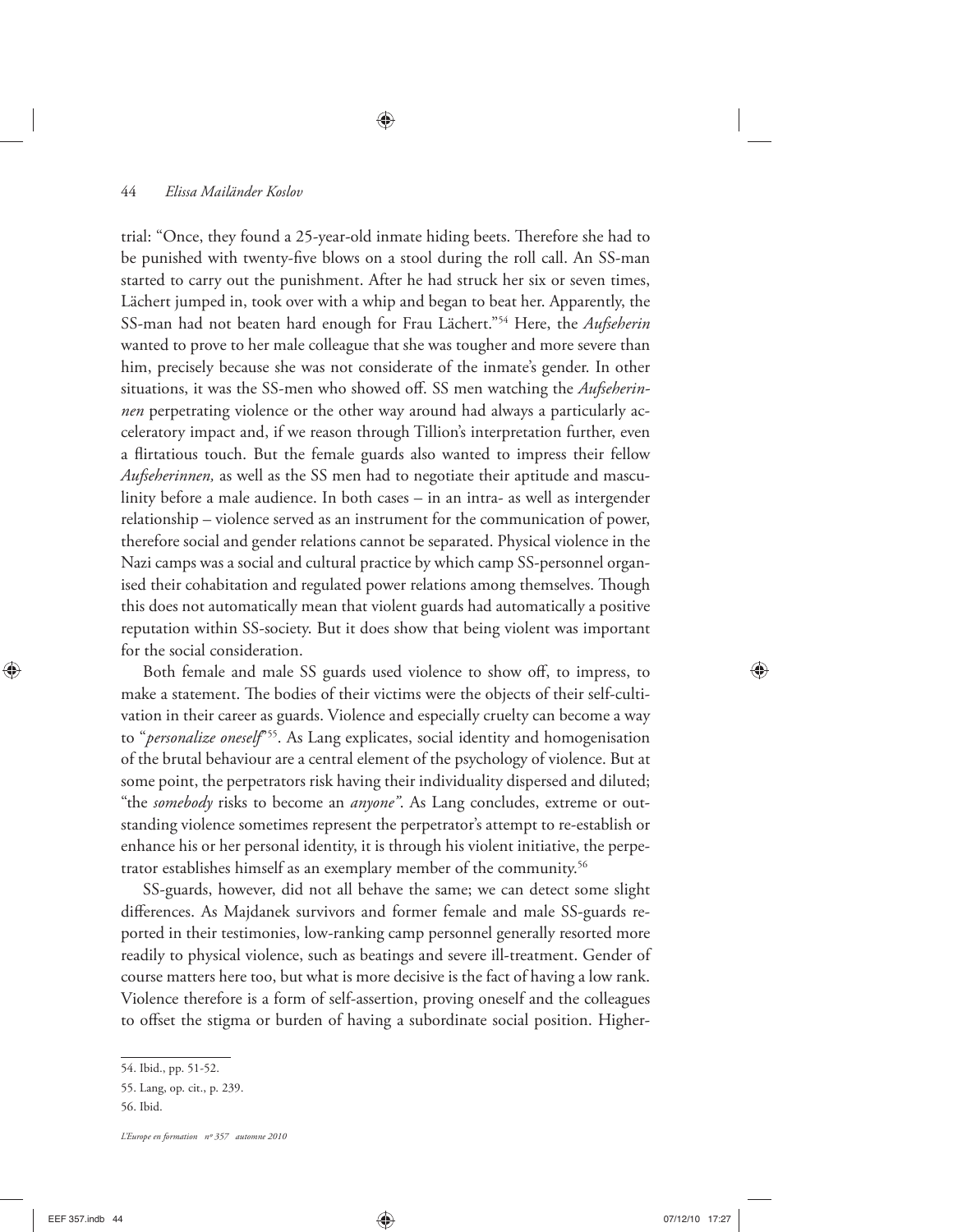ranking SS-officers, as well as the female chief guard, distinguished themselves from ordinary female and male guards by using physical violence more selectively. The Polish survivor Jan Novak remembered the SS-officer Hermann Hackmann, *Schutzhaftlagerführer* and second-in-command after the camp commander Koch:

Hackmann struck me as a miserable figure. He was at the time a young man in his *thirties, elegant, wearing white gloves. I remember that he held the morning roll call in*  front of block one. Those left from the big group of Soviet POWs, approximately thirty*fi ve persons, were standing in rags, tattered Russian caps and uniform coats, in front of him, the elegant one. This contrast was devastating and depressing at the same time. It was at the end of February 1942. During that roll call he approached the POWs and fl icked their military caps. I mean with a dog - or horsewhip. It was not a beating or a mistreatment; it was a disdainful gesture.57*

Here again, the meaning of the gesture matters: Hackmann did not even touch the prisoners with his own hands but limited himself to a disdainful gesture. Lashing the Soviet soldiers with a whip normally reserved for animals represented, in a military context, a double humiliation. The relative *non-violence*, the effortlessness of his performance, amplified his disdain for the prisoners. With this highly symbolic performance, the high-ranking SS-officer (Schutzhaftlager*führer*) demonstrated his degradation of the Soviet prisoners.<sup>58</sup> Also his impeccable uniform contrasted with the shabby outfits of the POWs. This visual contrast allowed him personally to experience victory and superiority over military as well as ideological and racial enemies of the Reich. Similarly to Hackmann's elegant outfit and contemptuous gesture, the chief female guard, Else Ehrich, appeared to former female inmates as well as her female colleagues as a person whose stately appearance and gestures set her apart from other SS-*Aufseherinnen*. As Henryka O. reported, "*Oberaufseherin* Ehrich always had a birch switch with her that she used to slide into her boots."59 Other female guards also employed riding crops, but, as Hanna N.-J. stated, Ehrich was "severe, meticulously dressed and of military bearing." Additionally, her violent gestures differed from those of her subalterns because "she slapped with full intention, sharp and quick, and used insulting and degrading words to humiliate us."60 Yet despite the fact that Ehrich was remembered as particularly severe and sometimes especially violent, the former inmates recalled her as having been relatively mild compared to the other *Aufseherinnen*. Like Hackmann, the *Oberaufseherin* was carefully dressed and armed with a riding crop, an attribute that symbolically refers to noblesse, the possession of a horse or the ability to ride. Like Hackmann, it was not the military attributes

<sup>57.</sup> Jan Novak, 20.4.1977, HStA Düsseldorf, Ger. Rep. 432 no. 285, pp. 16-17. Translation EMK.

<sup>58.</sup> Cf. Mailänder Koslov, op cit.

<sup>59.</sup> Henryka O. 1.6.1977, HStA Düsseldorf, Ger. Rep. 432 no. 285, p. 149. Translation EMK.

<sup>60.</sup> Hanna N.-J. 26.4.1977, HStA Düsseldorf, Ger. Rep. 432 no. 285, p. 51. Translation EMK.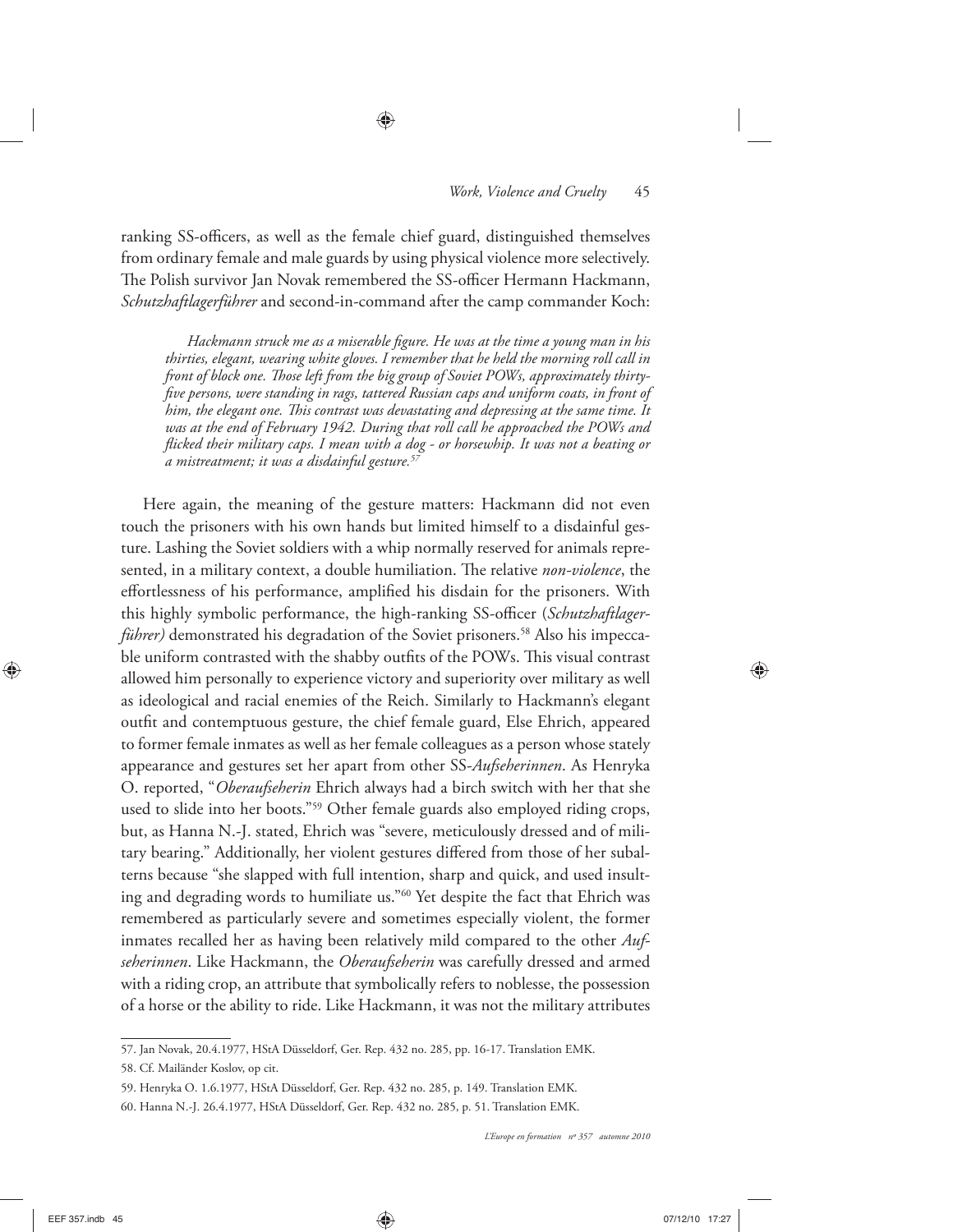of her appearance alone, but also the particular way in which she hit the prisoners which apparently imparted a martial note to her demeanour. It was precisely her gestures and habitus that made such an impression. Ehrich's and Hackmann's nonchalant gestures indicated their social superiority to the prisoners but also to their subordinates whom they demonstrated that they did not need to prove their authority and superiority by means of the perpetration of violence. They thereby signalled to their colleagues and subalterns, and also to inmates, their powerful position. As we have already seen, they used violence to negotiate complex hierarchies of power with the other members of this "camp society" of the SS.

#### **Cruelty as cultivation of the self**

From the everyday-life perspective, the concentration camp appears not as a static institution but rather as a dynamic arena in which a variety of agents negotiated norms of expected violent behaviour. The guards appropriated official rules in everyday situations, in the process enforcing, modifying, and even creating new codes of conduct. Investigating the microphysics of power as identified by Foucault helps us to understand the everyday foundations of violence. The camp SS worked in a closed society and carried out the majority of their actions for prisoners and colleagues to see. Violence therefore served as an instrument with which perpetrators could test the power relations within SS-society; it was twice demonstrative, performed vis-à-vis both prisoners and one's colleagues. Defining physical violence as a social practice and form of communication gives us the opportunity to study the guards not only at the moment they were active agents of violence, but also when they were bystanders. Reinterpreting these alleged passive ways of being as active forms of doing shows that even though camp guards who stood by did not always actively participate in the violent deed, they nevertheless encouraged their colleagues by the very act of their watching as we have seen before.

The Polish prisoner Jan Novak several times became a witness to the excessive violence of the field commander (*Feldführer*) and SS Heinz Villain. "In three cases I saw how Villain placed himself with one foot on the throat of a prisoner lying on the ground,"61 he reported in the Majdanek trial. "And I saw that the prisoner in question did not get up after that." Let us consider this form of violence, the act of cruelty that exceed common forms of violence, in detail. The scene takes place in the middle of Field III, where male Jewish prisoners were incarcerated. A man lies defenceless on the ground and the SS-officer tortures him publicly. Villain was known in the camp as particularly and excessively violent and did not necessarily enjoy the great esteem of his colleagues. For that matter not all of the

<sup>61.</sup> Jan Novak, 17.5.1972, HStA Düsseldorf, Ger. Rep. 432 no. 296, p. 7f. Translation EMK.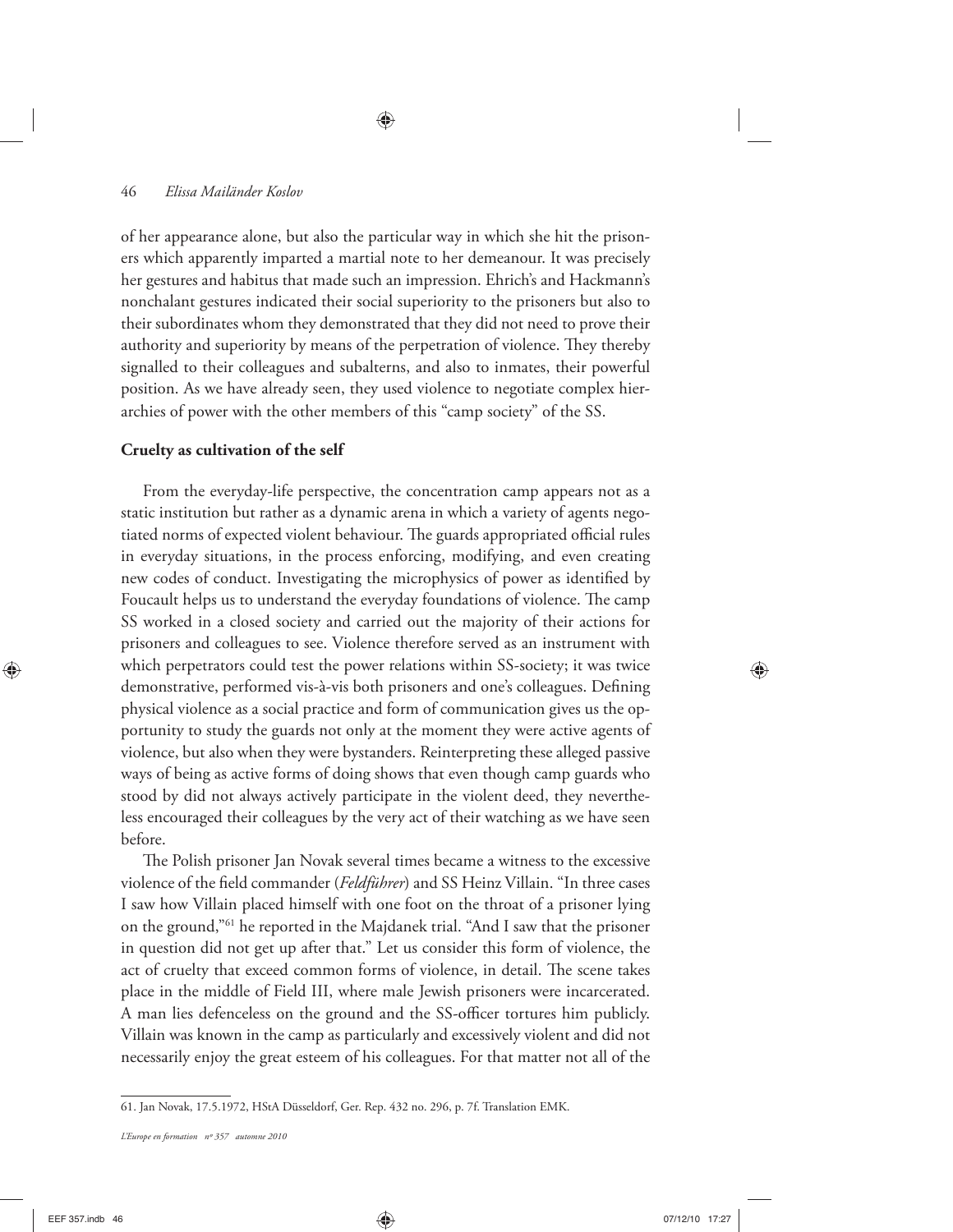female guards admired or approved the cruel acts perpetrated by their colleagues; in fact, unusually cruel male and female guards were quite unpopular, and colleagues sometimes tried to avoid them. Yet although there were bystanders, nobody protested or interfered while Villain brutally strangled the prisoner.

The *conditio sine qua non* for such acts is twofold: firstly, an asymmetrical power relations between perpetrator and victim; and secondly, a context of silent toleration within perpetrator society. If both are not present, the cruel act becomes obsolete.<sup>62</sup> There is a subtle dynamic interplay between the microsocial context and the cruel act: by their passive behaviour the bystanders indeed contributed actively to the cruelty because it empowered the perpetrators and therefore influenced the frequency and intensity of the cruel acts. And the wider the social *margin of manoeuvre* of the perpetrator, the more possible and even probable became the debauched excess of violence.

Yet camp guards do not only perform violence in public but also secretly, as we saw earlier with the excessively violent *Aufseherin* Binz in Ravensbrück. And even though there were no spectators, this secret and private act of cruelty would not have been possible apart from its specific microsocial context of consensus, which guaranteed impunity. Here also the fundamentally active role played by ostensibly passive colleagues is of great importance, since it promised implicit approval of these actions. Because Binz, as Tillion reported, had the reputation of a star (*vedette*) who had fomented "a wave of terror."<sup>63</sup> This means that her colleagues knew about her excessive violence, which they silently tolerated. As Michael Wildt points out in his recent book *Volksgemeinschaft als Selbstermächtigung*, "bystanders" played a constitutive active role in the social dynamic of antisemitic violence during the 1930s.<sup>64</sup>

But the cruel act in the *Bunker* raises many more questions. What sense does such behaviour make? There were no spectators to impress. The observer was in a cell upstairs and Binz most probably could not have known that she was being watched. The guard was basically alone with the victim and thought herself unobserved. Why did the *Aufseherin* torture and humiliate a victim who in all likelihood did not feel anything anymore, being in the grip of agony or even already dead? Should this type of violence really be considered gratuitous?

To the tortured victims, such an "excess" of violence may indeed seem to be without motive, but we cannot understand it from the victim's perspective alone. In order to decode its meanings and inner logic, we must also uncover its *ration-*

<sup>62.</sup> Nahoum-Grappe, L'usage politique de la cruauté, op cit. p. 297.

<sup>63.</sup> Tillion, op cit. p. 139.

<sup>64.</sup> Michael Wildt, *Volksgemeinschaft als Selbstermächtigung. Gewalt gegen Juden in der deutschen Provinz 1919 bis 1939* (Hamburg: Hamburger Edition 2007)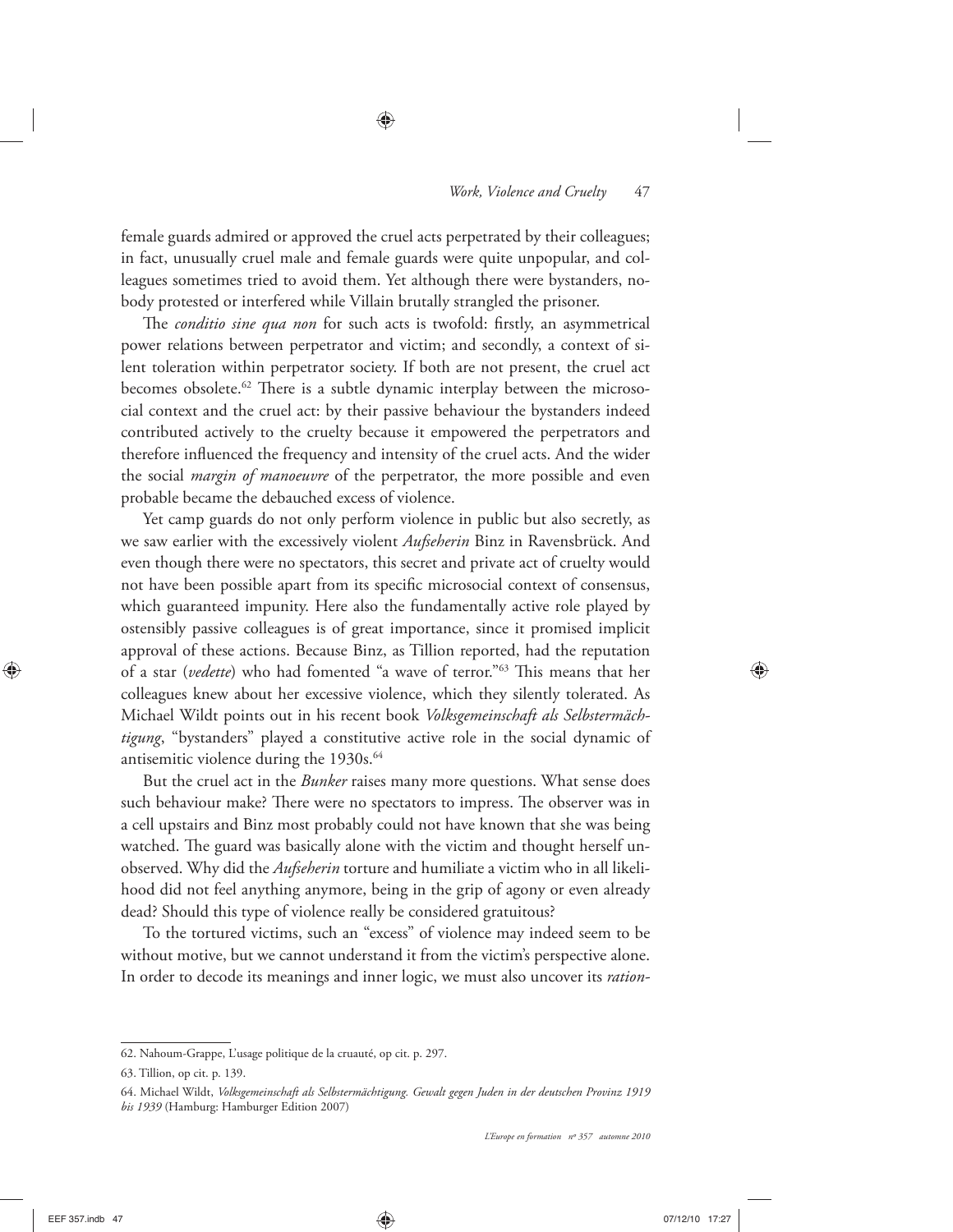*ale* as well as its *irrationality* from the perpetrator's point of view*.* 65 For that, we must go back to the question of why Binz chose to torture her agonised victim. Here we have to take into account the cultural meaning of these behaviours. The guard who causes pain must be seen in a social and cultural relationship to the victim who suffers pain. Binz took advantage of the female prisoner by using her blood-covered body, her calves, as a sort of swing, destroying and abusing the already ill-treated body in a meaningful way. Cruelty distinguishes itself from violence by the semantics of its gesture: to cause pain and degradation always demands a higher degree of "clear-sightedness," as Nahoum-Grappe points out.<sup>66</sup>

Another point is that physical violence has a communicative aspect even without bystanders. Binz inscribed herself into the body of her victim. Through her mutilated body that the guard becomes what she imagines herself. By means of the cruel act, she made clear to herself who she was, or better, who she *wanted* to be.67 If violence is not limitless in its abhorrence but ends with the victim's death, as the German sociologist Heinrich Popitz has pointed out,<sup>68</sup> cruelty does not cease with the victim's death. Vituperation far exceeds mere physical violence in both its motives and its meanings. The "feedback" of the ill-treated is therefore not needed, because the cruel gesture does not need an adversary who is capable of re-acting. As Nahoum-Grappe asserts, the quantitative and qualitative "overdose" of cruel acts adds to the expected physical pain the anguish of degradation and vilification.<sup>69</sup> It is this interplay between powerlessness and power, the victim being at the perpetrators mercy that is empowering for guards. The fact that Binz tortured a body in agony or a corpse only intensified the vilification of the victim and the powerful experience of herself.

Cruelty does not seek an equal adversary. On the contrary, the weaker the object of cruelty, the greater the power of the perpetrator and his or her transgression of moral boundaries. Therefore, even after their death, the prisoners became targets of humiliating acts. In the camps, children, old, and sick prisoners as well as pregnant women were favourite targets of cruelty. The infliction of indignities on an unconscious body no longer seemed gratuitous. It offered the perpetrator guard an intoxicating opportunity to experience his or her power and mastery, the rush of transgression and humiliation. Indeed, from the perpetrator's perspective, it was an empowering act and a form of intimate dialogue with his or her victim, as well as a solipsistic monologue with her - or himself.

<sup>65.</sup> Jacques Sémelin, "Du massacre au processus génocidaire", in *Revue internationale des sciences sociales*, 147, 2002, pp. 483–492, p. 487.

<sup>66.</sup> Cf. Nahoum-Grappe, L'usage politique de la cruauté, op cit.

<sup>67.</sup> Reemtsma, op cit. p. 107ff

<sup>68.</sup> Heinrich Popitz, *Phänomene der Macht* (Tübingen: J.C.B. Mohr, 2004), pp. 52-53.

<sup>69.</sup> Cf. Nahoum-Grappe, Anthropologie de la violence extrême, op cit; Wildt, op. cit., p. 215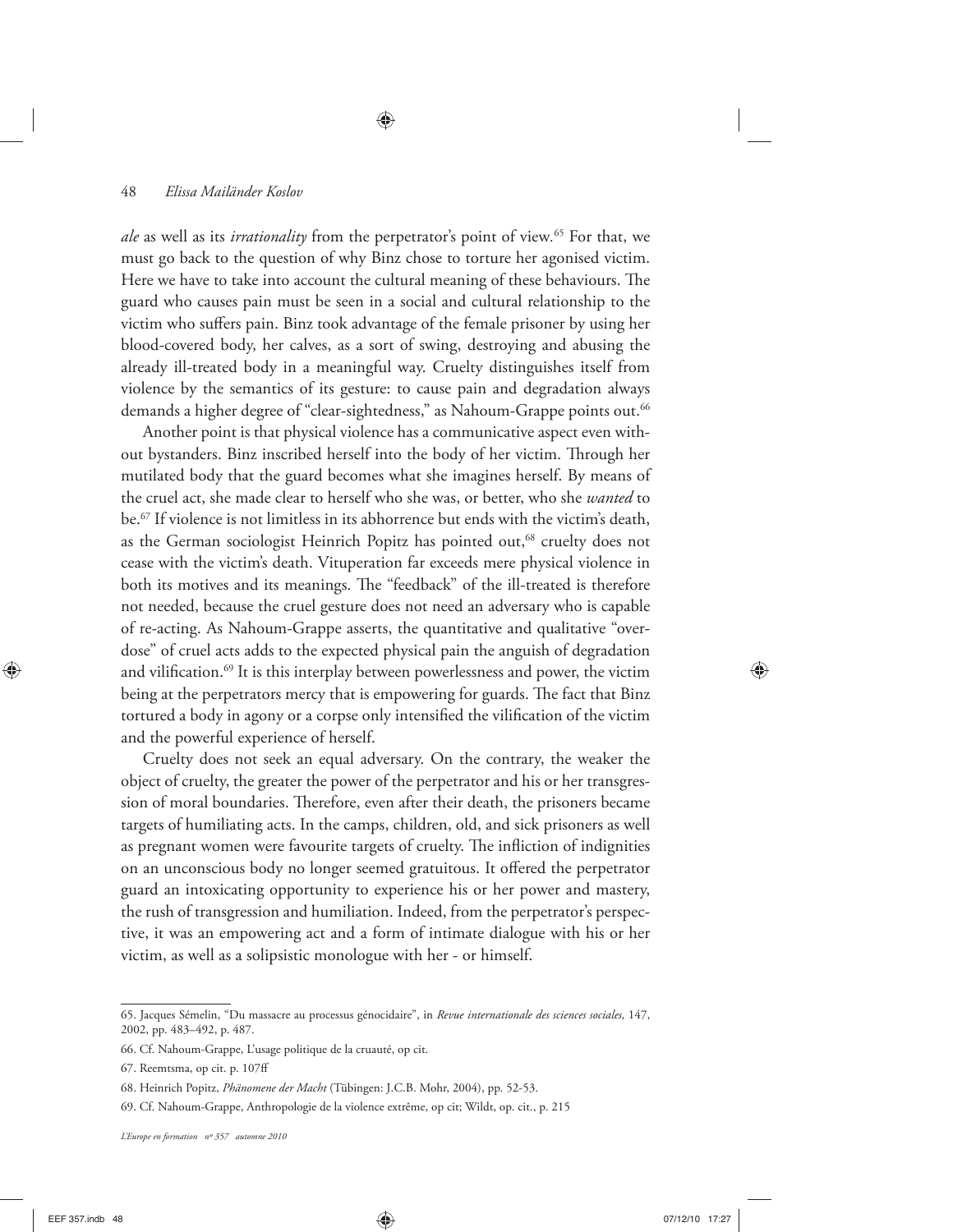#### **Conclusions**

The massive violence in the Nazi camps cannot be explained solely by the politics of persecution, by ideology (anti-Semitism, anti-Bolshevism, the quest for *Lebensraum*) or by the institutional setting afforded by the concentration camp. Decisive for the destructive potential of the camps, and in that sense their "efficiency," were the concrete forms of behaviour of the camp guards. A concentration camp was no static "institution" but rather a very dynamic arena with a multitude of agents. Viewed from a microsocial perspective, the agents appear in constant interaction, active at different hierarchical levels, in pursuit of diverse aims, impulses and stimuli. By looking more closely at everyday practices, one is compelled to acknowledge that human forms of behaviour are not always coherent but complex and shifting.

As we have seen, different forms of violence distinguish themselves on the basis of their intended victims, their motivation, and the practices involved. Through a microsocial lens violence can be seen as a complex form of communication between perpetrators and their victims. At the same time, perpetrators, through their violent behaviour, also acknowledge those colleagues who stand by, communicating and testing power relations within the "camp society" of the SS by recourse to physical violence. The actions of the agents are meaningful and have many referents; but this does not mean that the agents have to be fully aware or in control of the impact and effects of their actions. As demonstrated in the above cases, and especially with regard to cruelty, it is the manner in which such violence was perpetrated that is important, because both body language and gestures bear meaning. This means of course taking into account the ambivalences and multiple meanings of violent actions.

It is accordingly useful not only to ask about motivations, but also to face the materiality of physical violence by analyzing the practices themselves. Physical violence involves the body and as such can be called an embodied discourse. In that sense, the violent and cruel acts in the camps are a multifunctional phenomenon that possesses its own dynamic, a conjunction of social practices, the production of meaning, and symbolic attributions. Certainly, from the victims' perspective, violence is destructive. Yet from the perpetrator's perspective, violence is also attractive and innovative. It is a medium or instrument with which to gain prestige, to perform before an audience of colleagues, to realize oneself. The everyday historical approach shows indeed that the guards appropriated "the camps" and their work environment while simultaneously transforming them. Here it is important to acknowledge that for the guards in the camps, the murderous violence did become an attractive option of behaviour. This is where individuals emerge as actors on the social stage.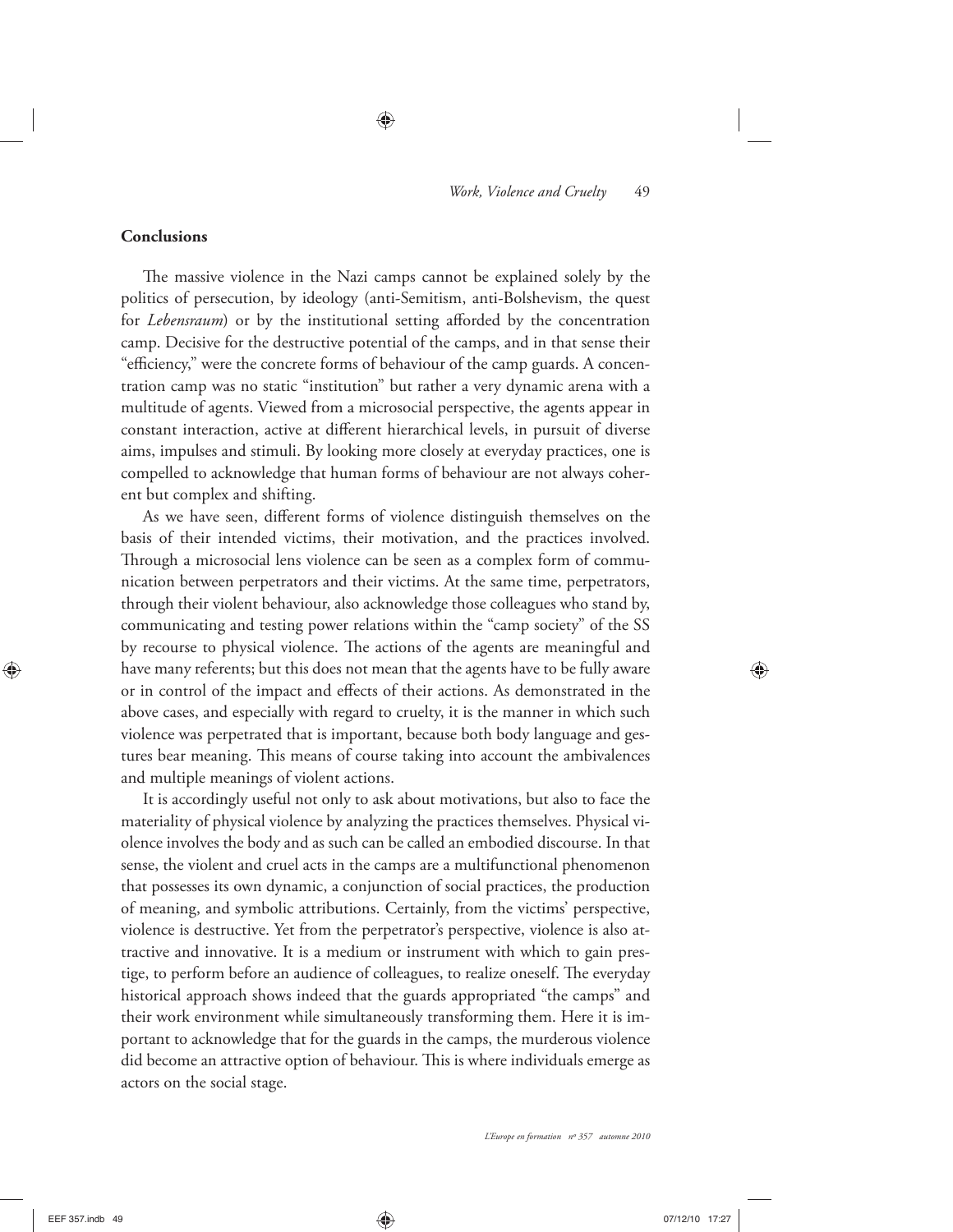To be sure, we have to link these microdynamics back to the institutional and political context. The institutional setting matters as a structuring frame for violence but this structure is at the same time also a product of microsocial dynamics on the ground. Moreover, the camp institution with its regulations and rules did not only mark limits of action, they simultaneously represent possibilities for action open to the guards. Even though senior administrators in Berlin considered the massive violence conducted individually but systematically by the guards to be both *counter*-productive, insofar as it created chaos where they wanted disciplined employees who killed when it was necessary and as ordered. But at the same time it was as well *productive* insofar as the obstinate violence in everyday life had also a motivating and selfempowering function on the ground. Violence somehow made the camps running and produced terror in the larger civil society.

Nobody denies the influence of the designers and administrators of the camps in Berlin who set up and organised the camp system. But to privilege the agents on the ground and their social practices shows how the guards thus balanced two influences: on the one hand, *prohibitions* of violence as handed down from the central camp administration in Berlin; and on the other, mid level instructions from camp commanders whose violent ideology was exacerbated by the practical problems they faced in this living and working environment. Again, the physical violence in the camps was not so much ordered by the guidelines but due to microsocial dynamics, above all specific *appropriations* of the official rules and the individual practices of violence by camp staff. Such critical attention to the gap between official guidelines and everyday practices shows that one should not overstress organisational setting nor assume any binary structure, with "orders" on one side and "obedience" on the other. The communicative and performative character of violence, especially excessive violence, is crucial, clearly showing that it was the guards on the ground, so to speak, those embedded in social dynamics which they constantly recreated, who "made" camp violence.

#### *Abstract*

*This paper examines individual violent acts of female and male SS-personnel at the concentration and extermination camp Majdanek (1941-1944) in occupied Poland in a history of everyday live-perspective. It provides insight into three different exemplary forms of concentrational and genocidal violence – extermination, physical ill-treatment and cruelty – interrogating the situational context, social dynamics*  and cultural meaning in terms of the everyday culture and society of the concentration camp. The first part analyzes "official" genocidal violence, showing how the head of the Majdanek crematorium, Erich *Muhsfeldt, conceived extermination as day-to-day "work." This understanding of extermination as everyday work constituted a normalizing or legitimizing and motivating frame for his tasks and formed the*  basis of his "work ethic." The second part focuses on individual and unofficial acts of violence placing the *guards' most frequent forms of violence in a microsocial context. This shows the communicative character of these violences. The third part illuminates practices of violence that seem the most incomprehensible, because of their "surplus" of violence: a type of cruelty which, when seen from the perpetrator's perspective, appears as a constructive and empowering form of self-cultivation. The article argues that the*